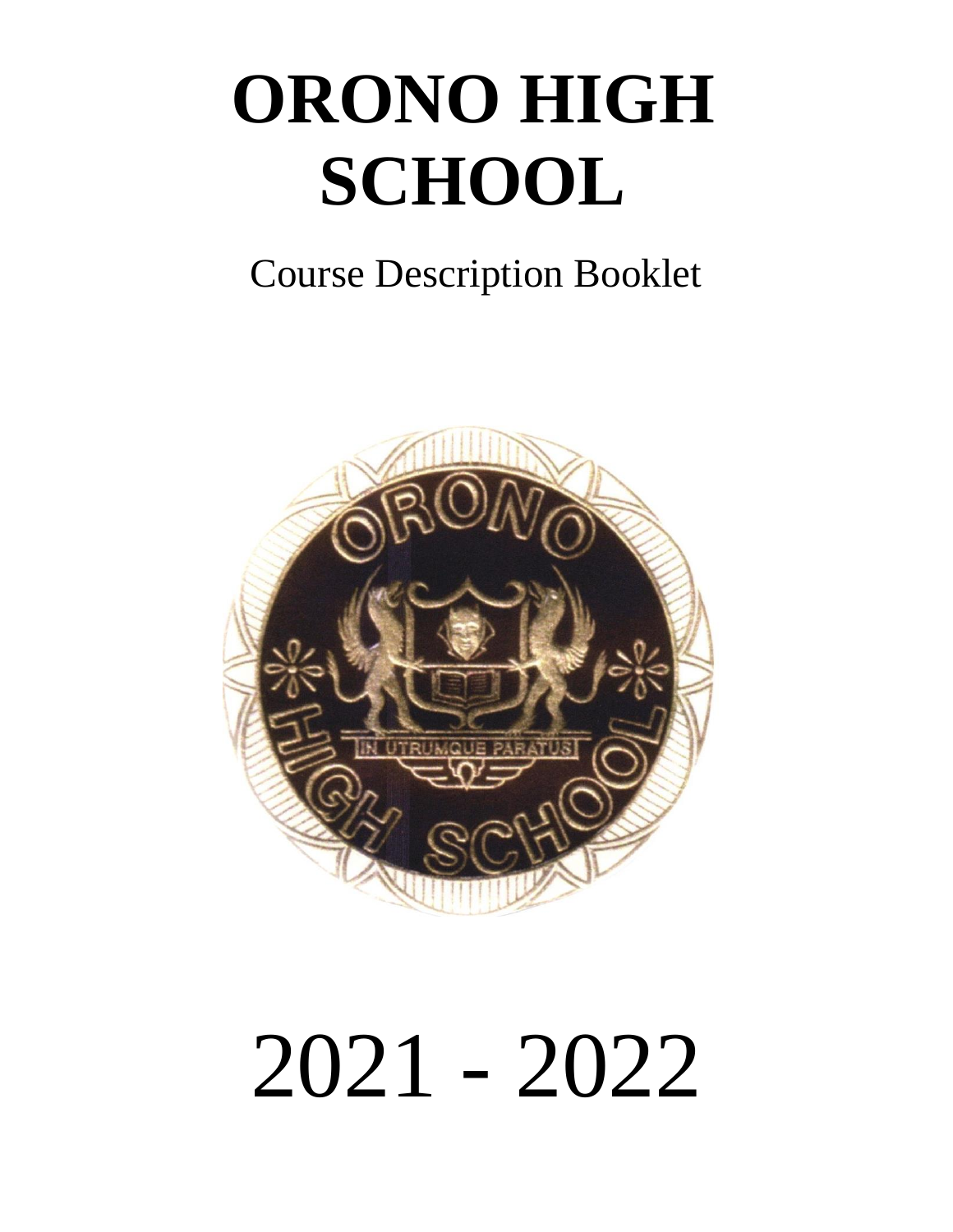# Table of Contents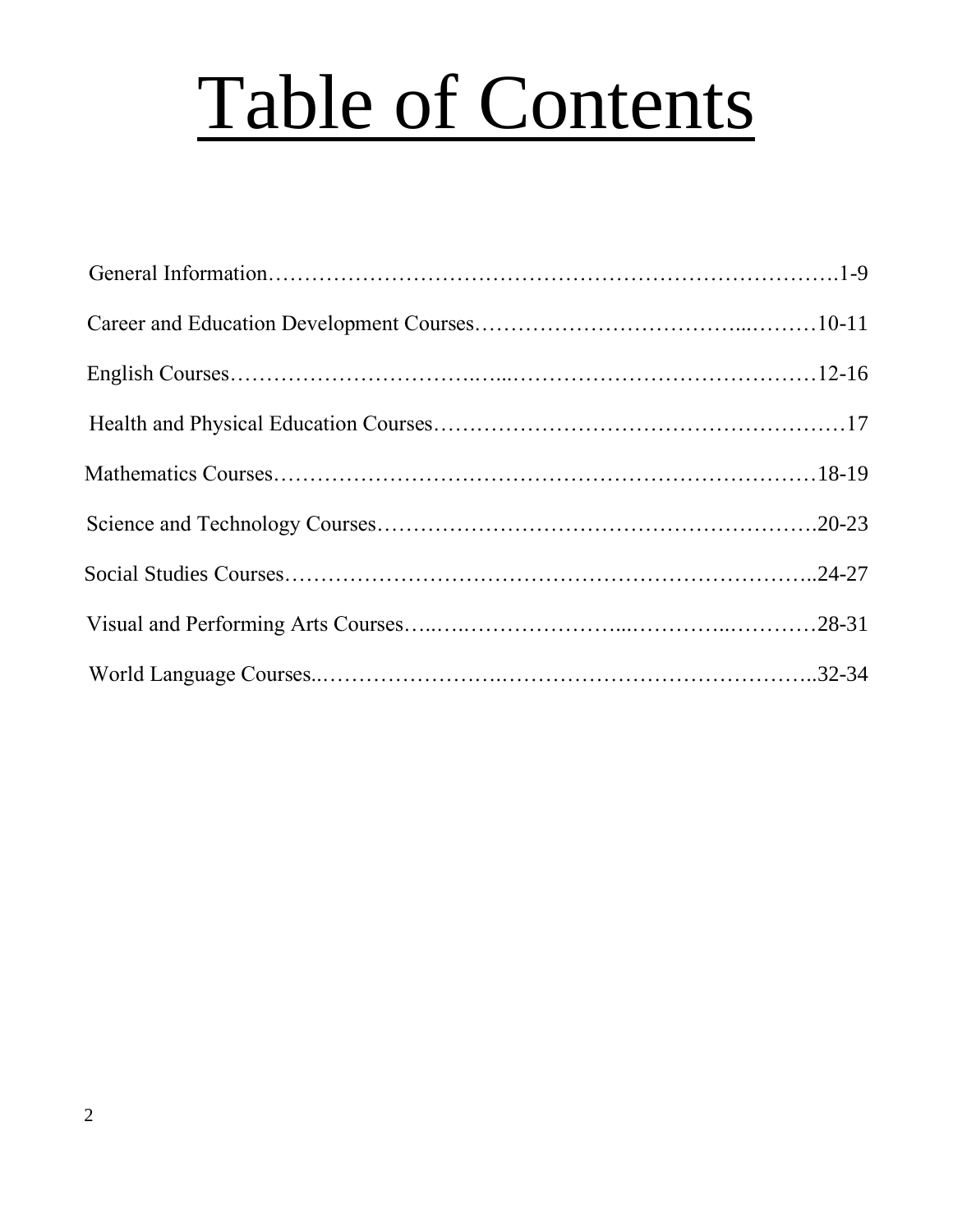# **Orono High School Course Offerings 2021-2022**

### **Academic Credits for Graduation**

In order to meet minimum graduation requirements, Orono High School students must earn the credits listed below for graduation. One credit equals one year of a subject that meets for one full block.

### **Graduation Requirements**

Orono High School requires all high school students to **complete 22.5 credits to graduate**. The credit requirements are below. Additional credits needed beyond required courses to graduate are up to each student's discretion.

4 English 4 Math 3 History 3 Science 1 Fine Art 1.5 PE 0.5 Health 0.5 Service Learning 0.5 Computer Science

#### **Required Course Load**

Students must be enrolled in a minimum of six academic subjects at all times (not including the MUSE block), regardless of the number of credits accumulated unless a special program, to the contrary, is approved by the principal.

#### **Outside Course Credits**

Four full credits for graduation may be obtained by external coursework, such as correspondence, online, out-ofdistrict summer school, or college courses provided the Superintendent of Schools or his/her designee approves this study in advance. *An application for alternative credit must be approved before the course is taken in order to award credit.* 

#### **Transfer Students**

Transfer students will be required to meet the same graduation requirements as all other students. The OHS principal shall approve the progress of the student's prior educational performance in a manner consistent with RSU 26 policy.

#### **The Curriculum**

Students' programs consist of a mix of required core courses and electives selected according to individual goals, interests, and abilities. The curriculum links the mission of the school and the expectations for students' learning to instruction. While the majority of the OHS classes are heterogeneous, that is, students of all levels are in the same classes, some academic subjects offer advanced placement courses or honors courses.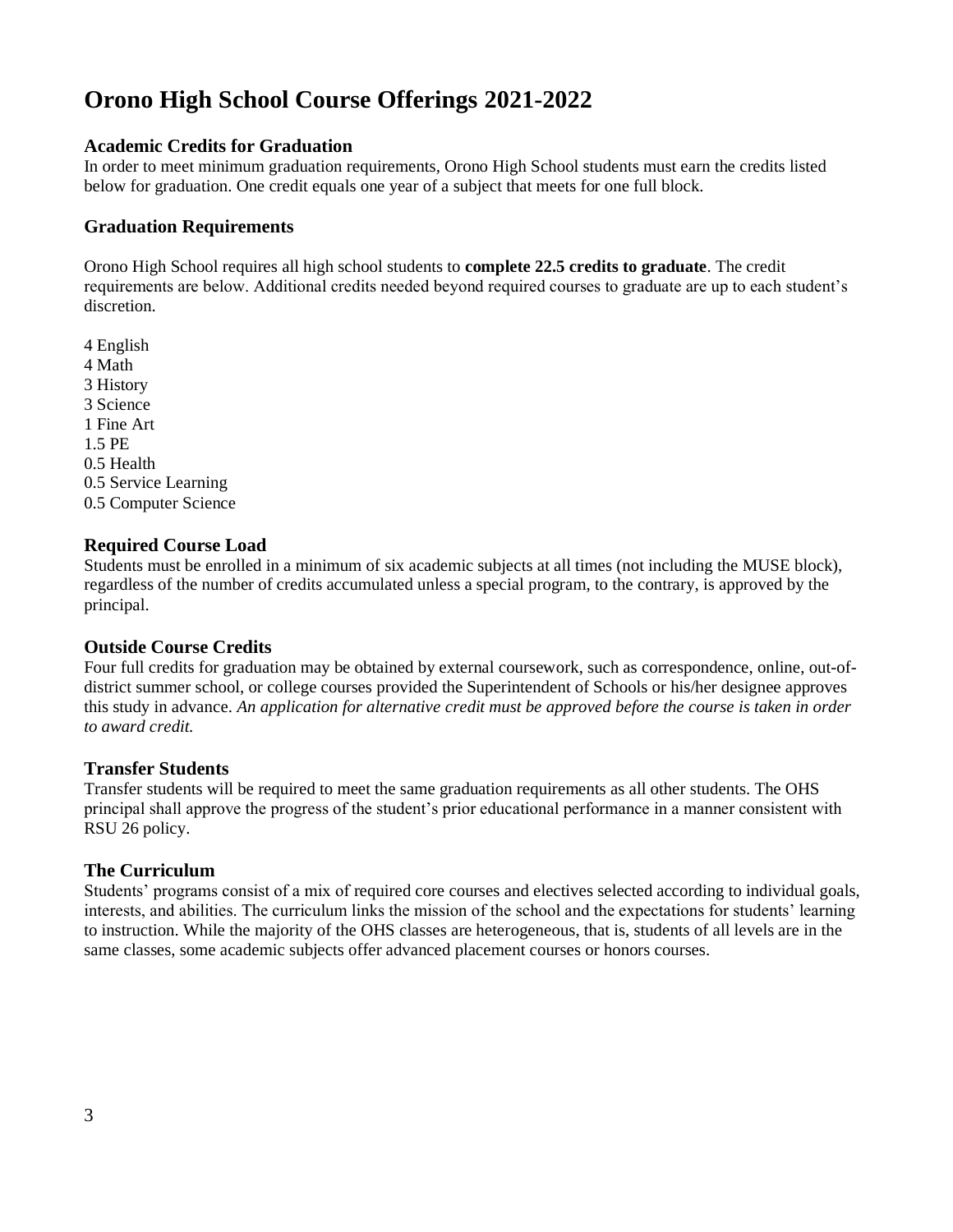### **Advanced Placement Program**

Advanced Placement (AP) is a program of college-level courses and exams that may give high school students the opportunity for advanced placement or credit in many colleges. All students enrolled in Advanced Placement classes are required to take the AP exam in May. Advanced placement may allow a student to skip introductory work and move on to more advanced college courses. Some colleges grant the course-credit equivalents to those who earn the college's required grade on an AP Exam.

AP courses are introductory college courses, so they are very demanding. They require more time and work, but they offer greater opportunity to master a subject and explore it in greater depth. Advanced Placement courses will be weighted at the end of each semester by a multiplier of .04 in recognition of the degree of difficulty for these courses. AP courses offered at Orono High School include: AP Biology; AP Physics; AP Calculus (AB); AP Statistics; AP English Literature; AP English Language; AP U.S. History; AP World History; AP Human Geography; and AP Studio Art. Students are also eligible for AP4ME, which includes all AP options (see list below).

#### **Calculation of Grade Point Average and Rank in Class**

Rank in class is based on the student's grade point average. All students in a class are ranked, with the exception of international students. All numerical grades are used in the calculation of grade point average, which reflects the accumulated average beginning in grade 9. Exceptions include summer school, college courses, and correspondence course grades, which are not calculated in the GPA. Grade Point Average and Rank in Class are calculated in grade 9 after two semesters; in grade 10 after four semesters; in grade 11 after the fifth and sixth semester; and in grade 12 after the seventh and eighth semester.

#### **Graduation with Distinction**

Orono High School offers students the opportunity to graduate with distinction, with a program that recognizes and publicizes student excellence and encourages intellectual inquiry. Designed by Orono faculty, parents, and students, the program, unique to Orono, targets an audience of students interested in a life of the mind.

Orono High School students have always displayed lively, inquiring minds, affirmed by the colleges selecting them; additional courses they take above the required minimum; and their success in co-curricular activities such as Speech and Debate, Chess, and Drama. Graduation With Distinction recognizes that success; provides additional opportunities for excellence; and validates the academic rigor of an OHS education to those who might think a small public school cannot compete with others.

The program develops student enrichment by encouraging depth-with-breadth academic program choices; it provides student-chosen pathways to demonstrating academic distinction; it asks students to connect their separate classroom experiences with their own choice of interdisciplinary work; and it provides opportunities to publish, present, produce, perform, or complete professional experiences.

Completion of the program means that upon graduation, that honor is recorded on the transcript: A Graduate of Distinction. OHS Student Services informs colleges and universities to which a student applies about enrollment in this voluntary academic enrichment program. Completion of the program means that students accepted to the University of Maine gain automatic acceptance to the University of Maine's Honors College.

#### **Graduation With Distinction At A Glance**

Students must show:

- Fulfillment of 2 sequences of the Honors Forum (one in grades 9-11, one in grade 12): student-designed, teacher-mentored, interdisciplinary inquiry;
- 9 credits in designated Honors courses, including at least 2 AP classes
- Fulfillment of 2 Honors Extensions by developing a project outside the classroom in any type of publication, performance, presentation, professional application, or production;
- 3 credits of the same high school foreign language;
- Academic rigor in all program components verified by peer review committee;
- A 90 GPA or higher by the end of the senior year;
- Entry at freshman, sophomore, or junior level.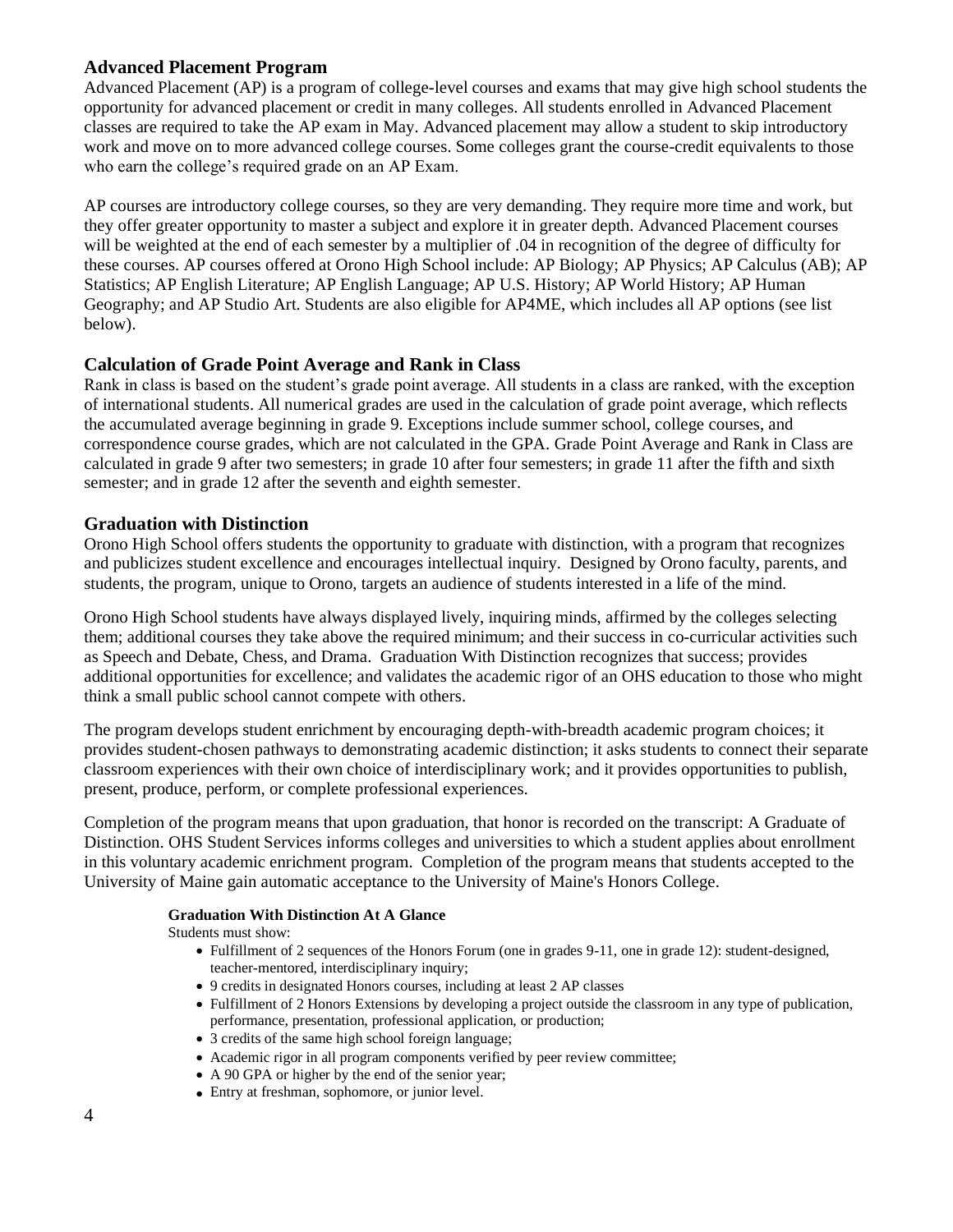### **Add/Drop for Schedule Changes**

The add/drop period for schedule changes takes place during the first week of each new semester. A student who wishes to drop a yearlong course after the first semester must have the approval of teacher, parent, counselor, and principal. Schedule changes after the first week of a semester will be considered only for unusual circumstances, and only with the joint consultation of teachers, guidance counselor, and parent. Changes after that time will be considered primarily due to academic misplacement or extended illness. This will be indicated on the student's transcript as a WF (if failing) or WP (if passing). Students will not be permitted to drop courses during the second or fourth quarter of the year. Any add-drop request must be initiated in the Student Services Office and will require written permission from both the teacher(s) and parent.

#### **Incomplete Grades**

Incomplete grades may be assigned to a student only when permission has been given by the principal, and only in extenuating circumstances. The teacher must submit a written request to the building principal. Incomplete grades must be recorded as numerical grades no later than two weeks after a grading period has ended. A student with an incomplete at the time the honor roll is printed will not be included on the honor roll.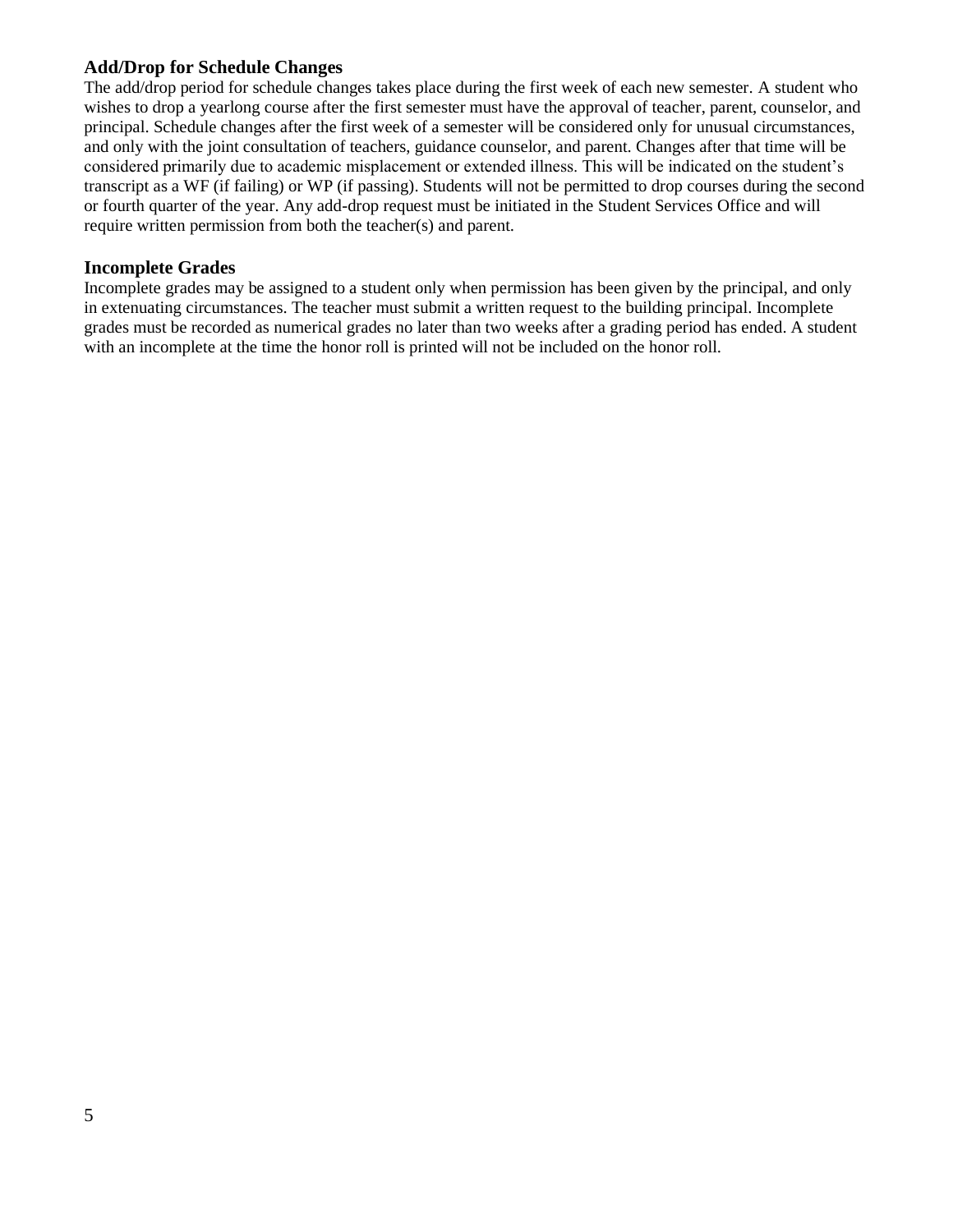### **STUDENT SERVICES**

#### **Student Services Mission Statement**

The Student Services Department's mission is to support the district's education mission by assisting all students to become effective learners by providing a comprehensive counseling program that will promote academic, career, and personal/social development in all students.

#### **Early Graduation**

In unusual circumstances a student may graduate upon completion of six or seven semesters of high school. Students requesting early graduation must:

- Have reached the age of 17 and completed a comprehensive course of study that will provide the proper preparation for post-secondary education or entry into the job market.
- Release at end of junior year requires submission of an application by October 30.
- Release after first semester of 12th grade requires submission of an application by May 31 of 11th grade.
- Gain parental approval to leave.
- Present written evidence of sound reasons for leaving school. This statement should include:
- Reasons you seek to leave prior to graduation
- Specific plans for the future
- Assure the Committee at a personal interview of your maturity and seriousness of purpose, if the Committee requests an interview.
- A student's requests must have an evaluation of his or her high school program by members of the faculty and administration.
- After receiving building administrator approval, student must meet with the Superintendent for final approval.

#### **Standard College Requirements**

Any student who plans to attend a four-year college (depending on how selective a college is) should plan to take at least the following:

- 4 years of English
- 4 years of math (including Algebra I/II and Geometry)
- 3 or more years of science (2 lab sciences)
- 2-4 years of ONE foreign language
- 3-4 years of social studies
- Major-related electives

Any student who plans to attend a two-year college or technical college should plan to take at least the following:

- 4 years of English
- 3 or more years of math (including Algebra I/II and Geometry)
- 3 or more years of science (2 lab sciences)
- 3 years of social studies
- Computer science
- Related electives

Please be aware that many colleges and majors have specific requirements. Check with the college or the Student Services Office for more information.

#### **Study Abroad**

Please see Student Services for more information on Study Abroad opportunities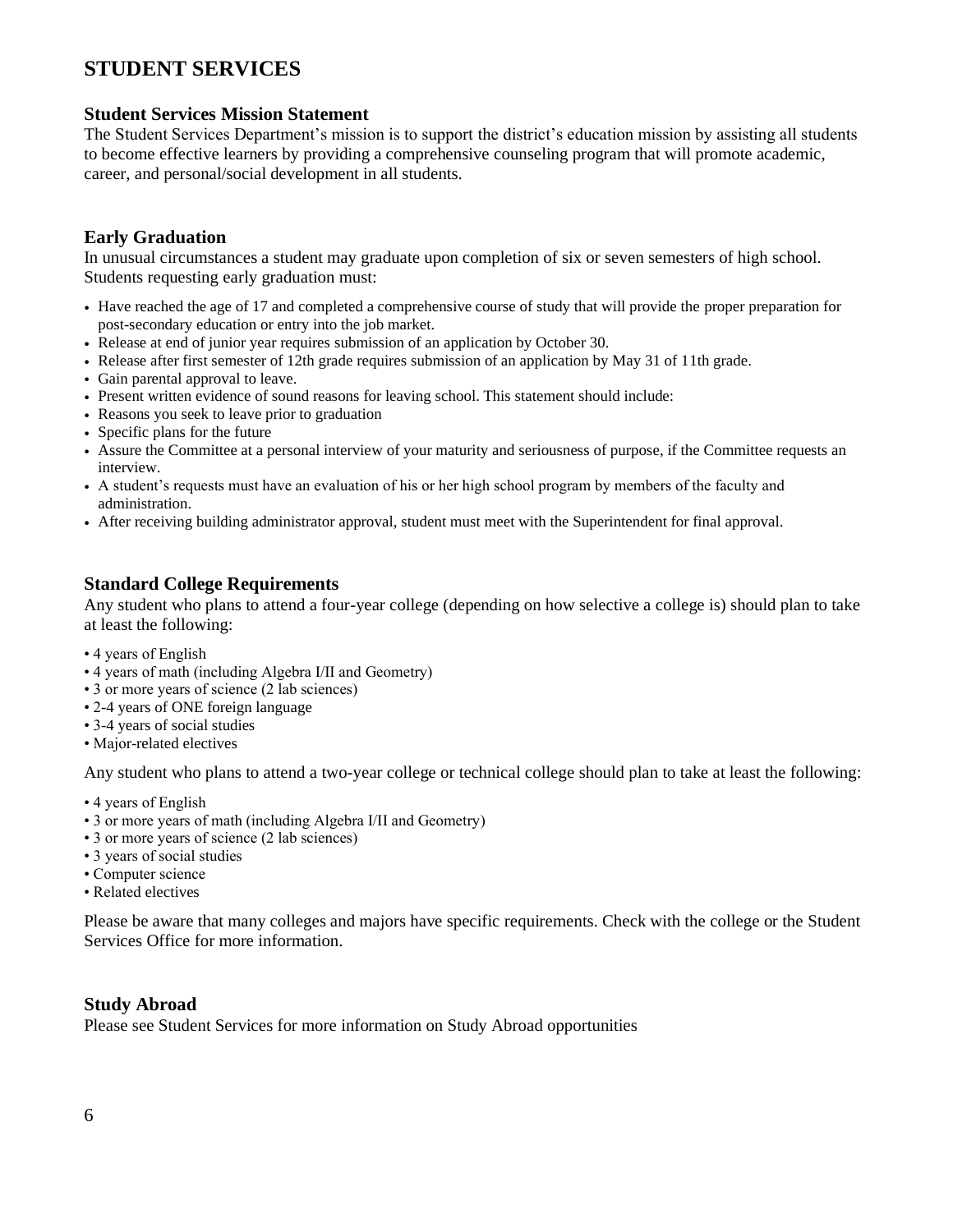### **Early College Options**

Please contact your Counselor for more information regarding the courses offered through the programs listed below. Applications for each program are available in the Student Services Office and should be completed as soon as possible as courses fill up relatively fast.

#### **Explore Early College – UMaine System**

Eligibility Requirements:

- Must have permission from high school
- Must have parental consent
- Must have a "B" average
- Must meet the academic prerequisites to enroll in a university course

Student must complete the required application on UMaine website and inform their school counselor. Providing there are funds available, the State of Maine pays for half of the tuition and UMaine pays the other half. Students are responsible for fees and books.

#### **Eastern Maine Community College – Embark Program**

The Embark Program is an academic enrichment program for qualified high school juniors and seniors to enroll in college courses at EMCC. EMCC will waive the cost of tuition; the applicant is responsible for paying any fees and the cost of textbook(s) for the selected course(s). Applications are available in the Guidance office.

#### **Husson University – Early College Access Program**

Eligibility Requirements:

- G.P.A. of 80 or better
- Complete application (available in Guidance)

Student must complete the required application, which is available in the Guidance office. Students are responsible for fees and books.

#### **Alternative AP Course Options**

*AP4ME* will be offering a total of 8 online AP courses in different subject areas for the upcoming 2021-22 school year. An initial registration period will start at 8:00 a.m. on September  $8<sup>th</sup>$  and end at 3:00 p.m. September 11<sup>th</sup>. Enrollment will be capped at 20 students per course.

The following courses will be offered in 2021-22 as part of AP4ME:

| AP Biology     | AP Computer Science A | AP Psychology        | AP US Government & Politics |
|----------------|-----------------------|----------------------|-----------------------------|
| AP Calculus BC | AP Music Theory       | <b>AP</b> Statistics | AP US History               |

Students can pick up an application form in Student Services. Courses are offered to juniors and seniors and by permission.

### **Student Services Timeline**

Freshman Year

- Freshman Orientation including Step-Up Day and Freshmen Registration.
- Meet with students with academic concerns.
- Meet with parents, at their request, to discuss academic planning or school related issues.
- Create Personal Learning Plans with each individual student
- PSAT 9 testing
- For applicable students, register and take AP examinations.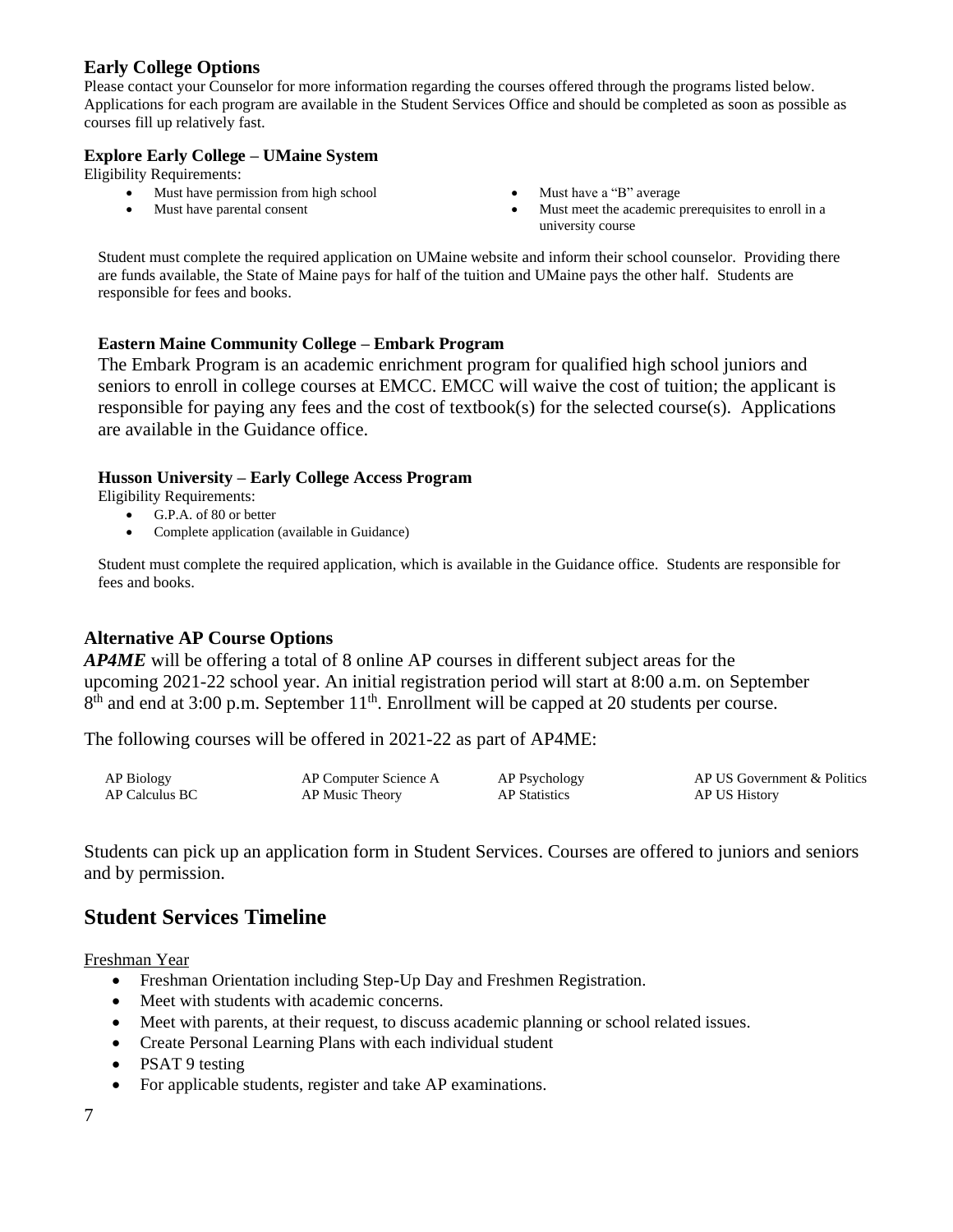#### Sophomore Year

- PSAT 10 testing
- All sophomores visit the United Technology Center (UTC)
- High school counselor meets with students individually to conduct a transcript review and discuss academic/personal goals
- Meet with parents, at their request, to discuss academic planning or school related issues.
- For applicable students, register and take AP examinations.
- Interested students attend small group meetings with college and military representatives.

#### Junior Year

- Attend college fair at the University of Maine and get college information.
- PSAT/NMSOT for College Board practice and National Merit qualification.
- Conduct small group meeting
- SAT Reasoning and Subject Testing.
- For applicable students, register and take AP examinations.
- High school counselor meets with students individually to conduct a transcript review and discuss college/career planning
- For applicable students, review early graduation applications.
- Interested students attend small group meetings with college and military representatives.
- Junior students and parents attend College Night; get information about the college application process and how we help OHS students.
- Junior students and parents attend Financial Aid Night; get information about the college financial aid process.
- Meet with parents, at their request, to discuss academic planning or school related issues.
- Help organize spring/summer college tours for those parents and students interested.

#### Senior Year

- High school counselor meets with students individually to conduct a final transcript review to assure students meet graduation requirements in their "Senior Interview" and assist with college, military, and work applications.
- Meet with parents, at their request, to discuss academic planning or school related issues.
- Seniors and parents attend College Night; get information about the college application process and how we help OHS students.
- Senior students and parents attend Financial Aid Night; get information about the college financial aid process.
- SAT I Preparation Course.
- SAT I and II College Board Testing college bound students should seriously consider retaking these exams (if needed) during the months of October and November
- For applicable students, register and take AP examinations.
- For applicable students who provide paperwork, send out NCAA materials.
- Seniors, along with parents, should complete the FAFSA (Free Federal Financial Student Aid) beginning October 1, 2021.

#### **Junior/Senior Privilege**

To qualify for junior/senior privileges, students must maintain a cumulative GPA of 85 or better, be on the honor roll for the previous quarter, and have no disciplinary issues. Junior/seniors may choose block 1 or block 4 for privilege and will be expected to be on campus for all other blocks. Parental permission is required. Please see the Student Handbook for more details. Juniors and seniors who qualify may select a block 1 study hall for late arrival **or** block 4 study hall for early dismissal.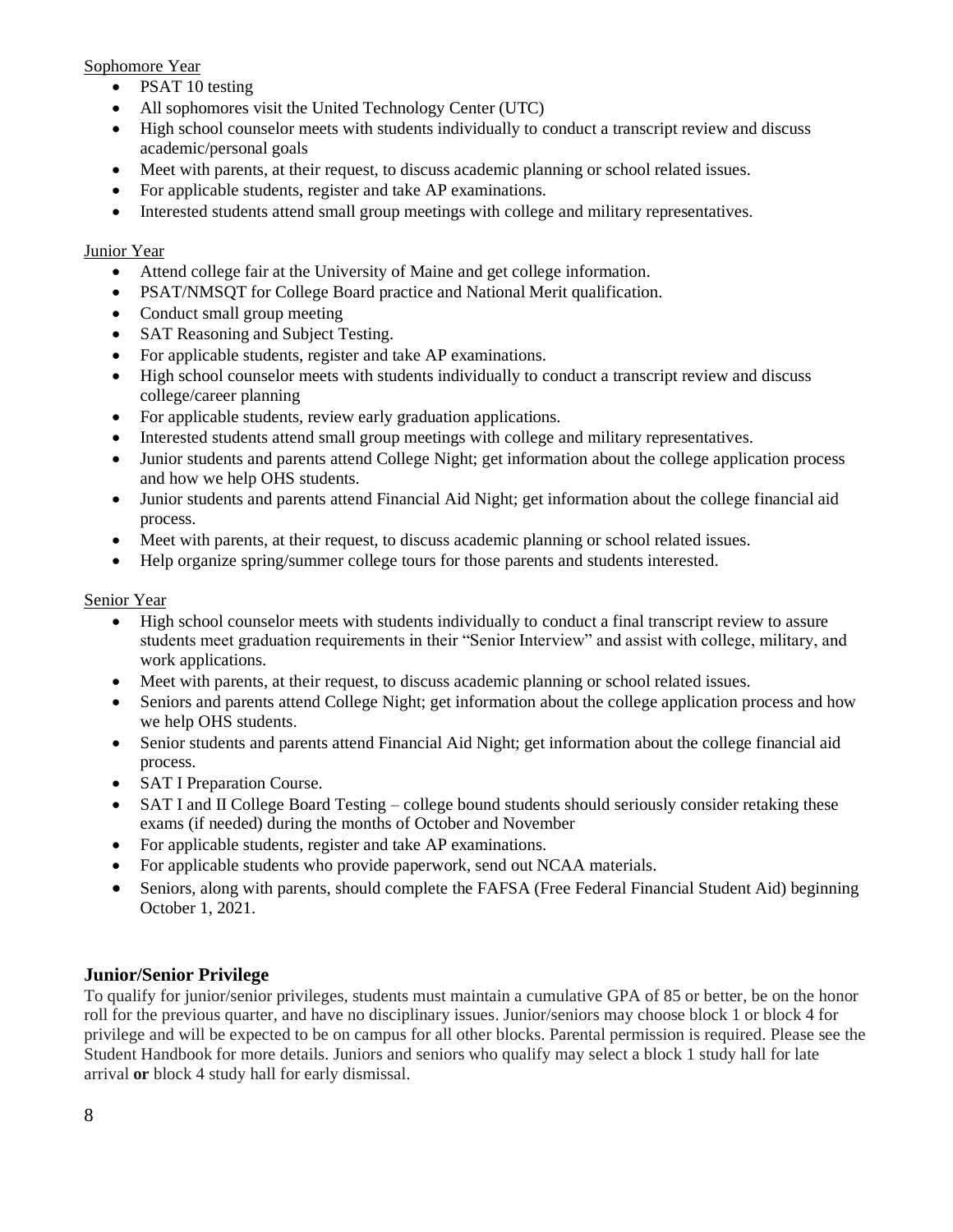### **Work Study**

Students are allowed a unique opportunity to complete a work-study while enrolled at Orono High School. With parent permission, students are able to use part of their school day schedule to work in a job-related placement. Students receive half a credit per semester for successful completion. Applications are available in the Student Services office.

#### **Internships**

Students are allowed the opportunity to participate in various internships. Internship placements are arranged by the student and must be approved by the parent. School permission is also required. Please see Student Services for more information.

#### **Driver's Education**

Students are allowed the opportunity to complete driver's education hours with their instructor during part of the school day with parent and school permission. Please see the Student Services office for more information.

#### **Music Studio Practice Sessions**

With school permission, students may take time during a study hall to practice their instrument in a dedicated practice space. Please see the Student Services office for more information.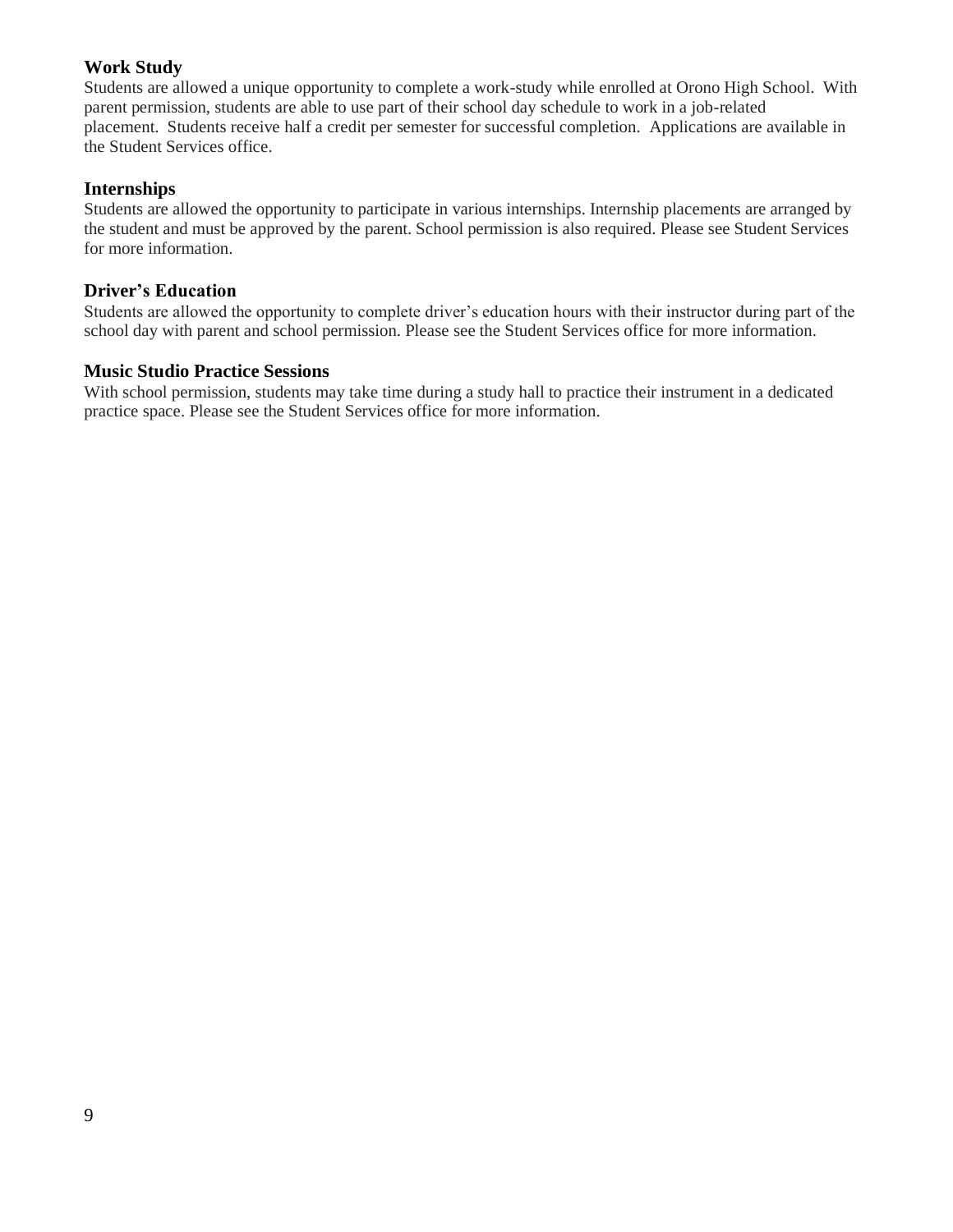# **CAREER AND EDUCATION DEVELOPMENT**

#### **PERSONAL FINANCE ½ credit**

Do you know how to create and maintain a budget? Have you ever filed your own taxes? If not, this class is for you! Personal Finance focuses on being a smart consumer. You will learn valuable real-life skills, including the pros and cons of renting vs. buying, why interest rates and credit scores are important and what to look for when purchasing insurance. This course is designed for students entering the real world after high school (everyone)!

#### **PUBLICATIONS 1 credit**

#### *Prerequisite: MUST have teacher permission before admittance.*

You will learn how to easily use the Jostens' online software and some additional Adobe products. The majority of the class is creating the Orono HS yearbook. Dedication and commitment are a must. After school time is required and is a major part of the assessment. This is a full-year course.

### **JOBS FOR MAINE'S GRADUATES** 4 and 1 credit

JMG's curriculum includes career development, job attainment, job survival, leadership, self-development, and personal skills. Throughout the school year, JMG Specialists engage students in a variety of group activities, community service projects, and social awareness events. Specialists provide guidance and mentoring for all students enrolled in the program and also stay in touch with students for a full year after graduation to help with the transition between high school and their post-secondary goals. JMG participation requires an interview to determine eligibility. Students can choose to be part of the program for multiple years. All students participate in JMG's student-led organization, the Career Association. Career Association members elect officers to be leaders of the program. This student leadership and membership motivates and prepares students for a successful high school experience, continued education, and meaningful careers.

### **CORE Alternative Education Program**

We work with students seeking a different approach to learning, whether they are ready to move quickly into the college world, enter the workforce, or simply need more individualized attention and course offerings.

At CORE, we believe…

- ...in creating a learning community that fosters a strong sense of belonging.
- ...in helping students discover and cultivate their interests and passions.
- ...in preparing students for success in their lives after high school.

The CORE program provides students with:

- Small classes
- Individualized curriculum
- Project based learning
- Internships and job shadows
- Work study opportunities
- One on one attention
- Life skills
- Early college class opportunities
- Peer to peer interactions
- Growth mindset strategies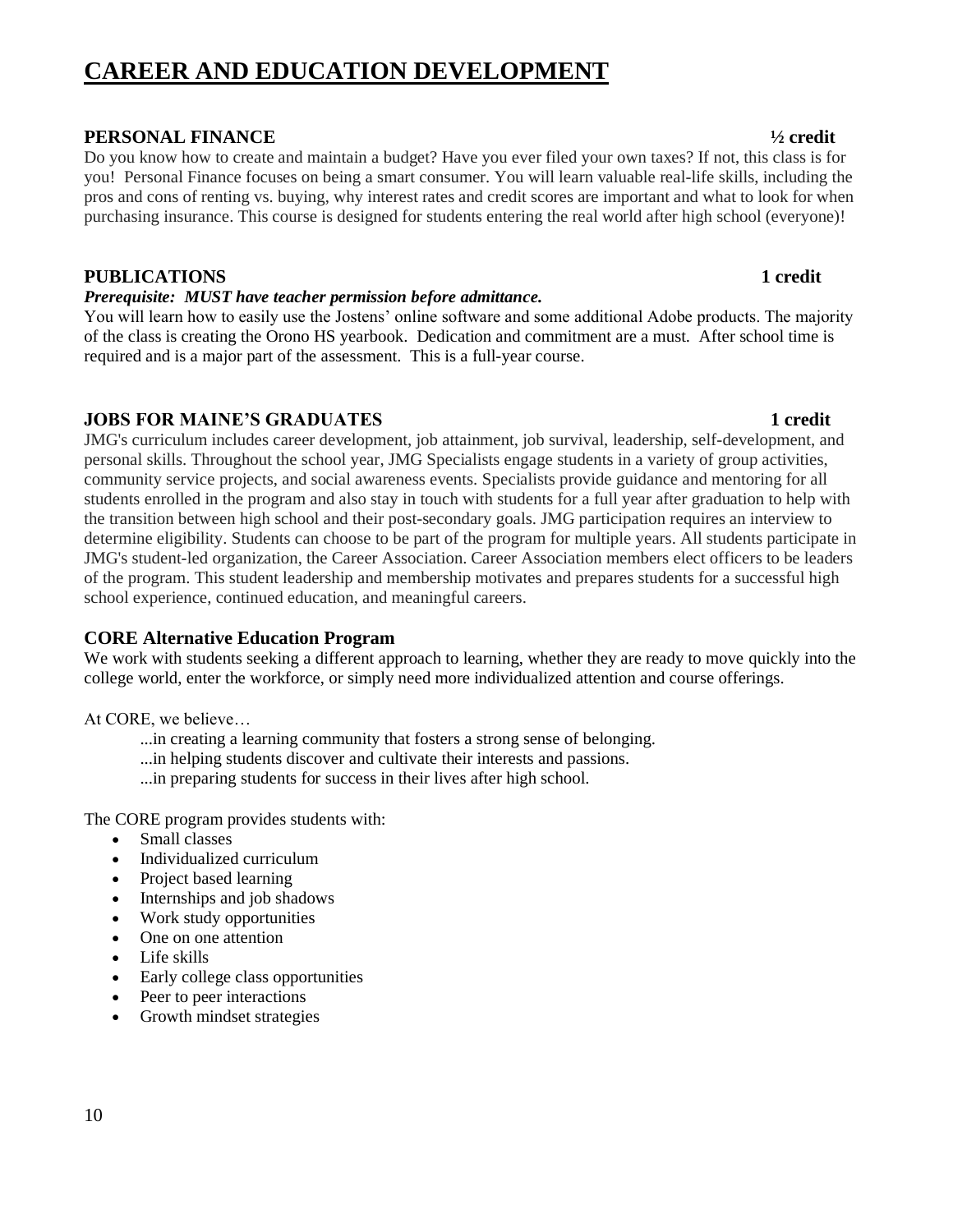# **UNITED TECHNOLOGIES CENTER (UTC)**

Career and Technical Education (CTE)

(3 high school units plus 3 to 6 college credits depending upon the program)

Orono High School is one of seven public high schools participating in technical education programming offered at United Technologies Center, 200 Hogan Road in Bangor. Students attending UTC (Maine's premier technical high school) have an opportunity to increase academic achievement while learning industry-standard technical skills. Through these career-exploration experiences, students are better able to choose appropriate post-secondary school and career paths.

College credits through the Dual Enrollment program are offered at minimal cost along with Articulation Agreements with a large number of colleges and universities throughout Maine. Many students get a "jump on college" by earning anywhere from 6 to 12 transferable college credits over a 1 or 2 year period. (Transferability may depend upon the post-secondary school and/or major in some cases.) Students attend UTC for a half day (morning or afternoon session) and complete other academic requirements, participate in extra-curricular activities and school life the other half of the day. United Technologies Center is accredited by the New England Association of Schools and Colleges, Commission on Technical and Career Institutions. Please refer to our web site for prerequisites, college credits, related post-secondary schools and career opportunities [www.utc4me.org](http://www.utc4me.org/)

AUTO BODY & COMPOSITE MATERIAL FABRICATION AUTOMOTIVE DIAGNOSTICS & SYSTEM PERFORMANCE AUTOMOTIVE SUSPENSION & CONTROL SYSTEMS BUSINESS MANAGEMENT BUILDING CONSTRUCTION MANAGEMENT COMMERCIAL VIDEO PRODUCTION COMPUTER ELECTRONICS/ROBOTICS ENGINEERING CONSTRUCTION ENGINEERING TECHNOLOGY (HEAVY EQUIP. OPERATIONS) CULINARY ARTS/HOSPITALITY ELECTRICAL CONNECTIVITY ENVIRONMENTAL HORTICULTURE HEALTH OCCUPATIONS HEAVY EQUIPMENT DIAGNOSTICS (P.M.) HEAVY EQUIPMENT MAINTENANCE (A.M.) INFORMATION TECHNOLOGY (ANIMATION/GRAPHIC ARTS/WEB DESIGN) LAW ENFORCEMENT OUTDOOR POWER & RECREATION EQUIPMENT TECHNOLOGY PLUMBING AND HEATING TECHNOLOGY PUBLIC SAFETY WELDING TECHNOLOGY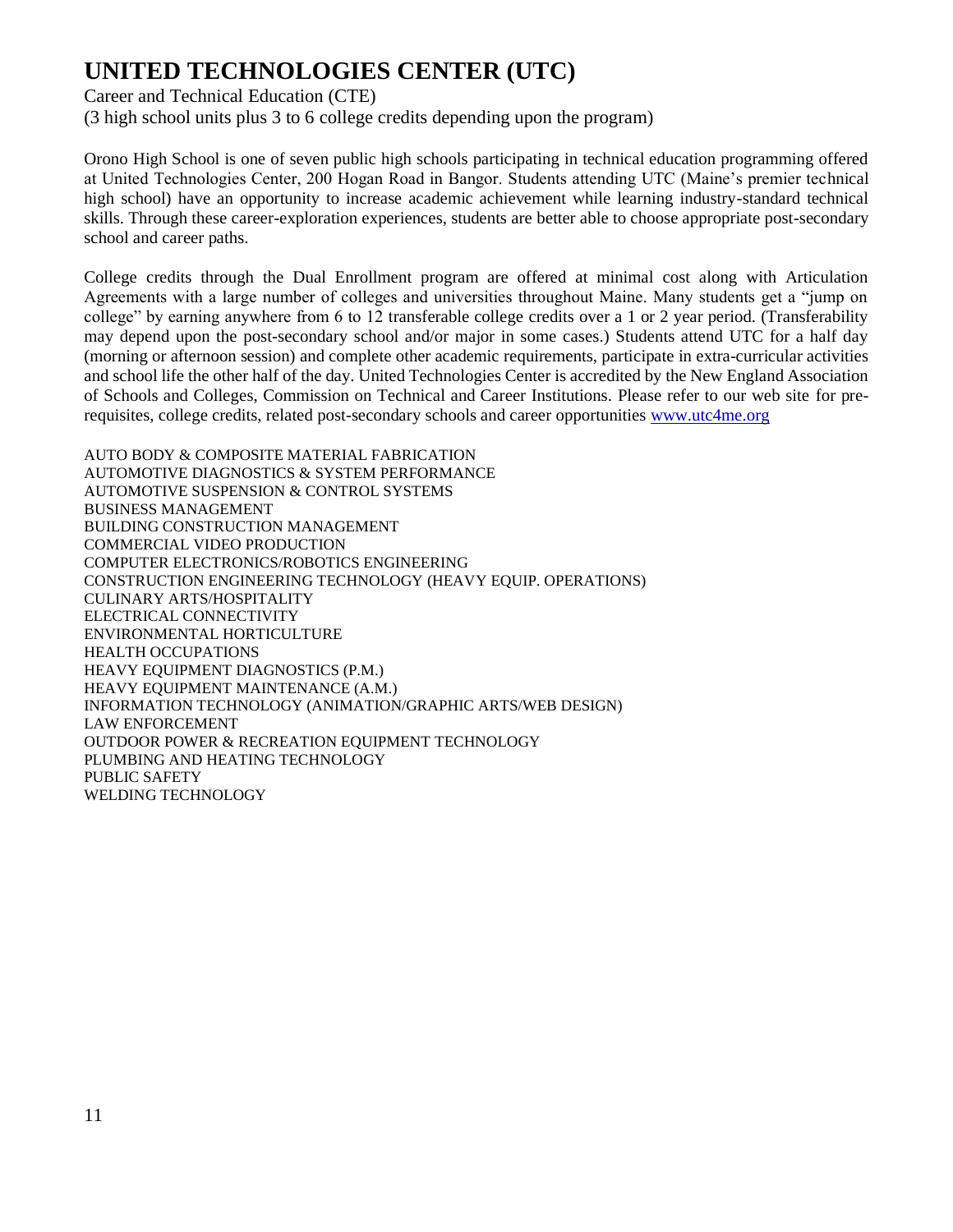# **ENGLISH**

Students are required to complete 4 credits of English. They include at least:

1 credit English 9 ½ credit Expository Writing 1 credit Literature 1 credit Writing To be prepared for the SAT, in spring of grade 11, students must complete the following sequence:

Grade 9 English 9: Introduction to Language and Literature

Grade 10 Expository Writing + 1 English elective

Sophomores, juniors, and seniors may double up English electives if schedule permits. **\* Courses** *not* **offered this school year**. Literature and writing courses may be selected from the following lists:

| Literature                                |                             | Writing                                                        |                      |
|-------------------------------------------|-----------------------------|----------------------------------------------------------------|----------------------|
| English 9: Intro to Language & Literature |                             | $\frac{1}{2}$ credit English 9: Intro to Language & Literature | $\frac{1}{2}$ credit |
| AP English Literature                     |                             | 1/2 credit   AP English Literature                             | $\frac{1}{2}$ credit |
| AP English Language                       |                             | 1/2 credit   AP English Language                               | $\frac{1}{2}$ credit |
| <b>Communications: Literature</b>         |                             | $\frac{1}{2}$ credit Communications: Writing                   | $\frac{1}{2}$ credit |
| <b>Classics of British Literature</b>     |                             | 1/2 credit Expository Writing                                  | $\frac{1}{2}$ credit |
| War and the Human Experience              |                             | $\frac{1}{2}$ credit   How to Argue                            | $\frac{1}{2}$ credit |
| <b>Reading Short Fiction</b>              |                             | $\frac{1}{2}$ credit Writing Short Fiction                     | $\frac{1}{2}$ credit |
| Mythology                                 |                             | $\frac{1}{2}$ credit American Cinema                           | 1/2 credit           |
| Women and Literature                      |                             | $\frac{1}{2}$ credit Documentary Studies                       | $\frac{1}{2}$ credit |
| <b>High Adventure</b>                     |                             | 1/2 credit   Non-Fiction Experiences                           | $\frac{1}{2}$ credit |
| World Literature: How to Live             | $\frac{1}{2}$ credit Poetry |                                                                | $\frac{1}{2}$ credit |
| Running the OHS Writing Center            |                             | $\frac{1}{2}$ credit Journalism                                | $\frac{1}{2}$ credit |
| Mystery, Madness, and Murder              |                             | $\frac{1}{2}$ credit English 109                               | $\frac{1}{2}$ credit |
| Hell and the Seven Deadly Sins            |                             | $\frac{1}{2}$ credit College Writing*                          | $\frac{1}{2}$ credit |
| Metamorphosis                             |                             | 1/2 credit College Writing for Juniors*                        | $\frac{1}{2}$ credit |
| Bible as Literature I                     |                             | 1/2 credit   World Cinema*                                     | 1/2 credit           |
| Bible as Literature II*                   | $\frac{1}{2}$ credit        |                                                                |                      |
| Shakespeare & Co.*                        | $\frac{1}{2}$ credit        |                                                                |                      |
| Irish Literature*                         | $\frac{1}{2}$ credit        |                                                                |                      |
| Modern Drama*                             | $\frac{1}{2}$ credit        |                                                                |                      |
| School Daze*                              | $\frac{1}{2}$ credit        |                                                                |                      |
|                                           |                             |                                                                |                      |
|                                           |                             |                                                                |                      |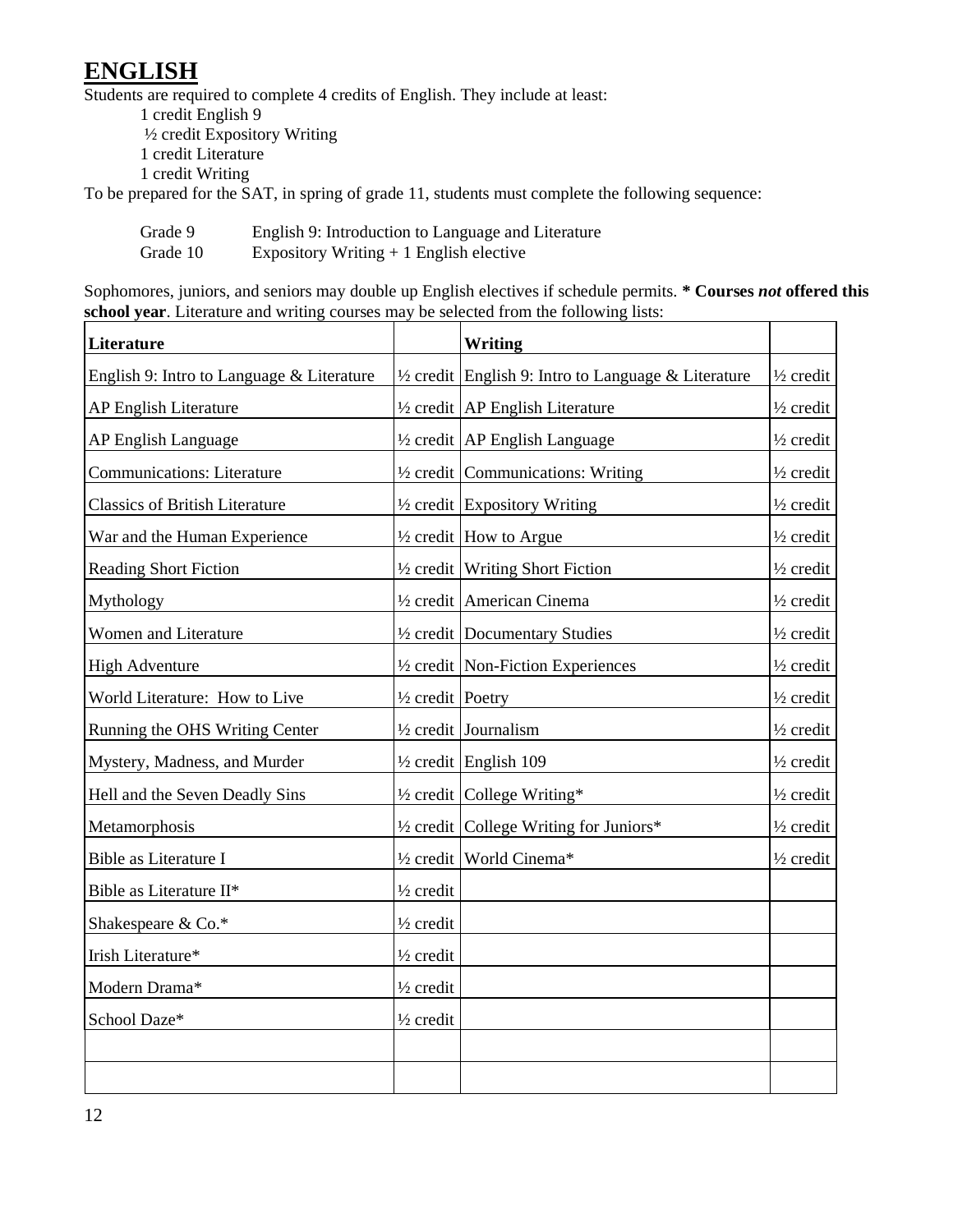### 13

### **ENGLISH 9: INTRO TO LANGUAGE AND LITERATURE 1 credit**

#### Taken during Grade 9, students learn to understand what they read by taking part in wide-ranging classroom discussions and to express their understanding in conversation and in writing. Students come to understand reading—and writing—as a process. Considered over the course of the year are biography and drama, poetry and fiction, journalism and scientific writing. Grade 9 English affords students rich opportunities to show what they have learned and leaves them prepared to deepen their understanding of language and literature in the courses that follow. Assessment is by constructed response, both short-answer and essay exams, and authentic research.

### **EXPOSITORY WRITING ½ credit**

This mandatory Grade 10 course concentrates on the writing and development of essays. All writing is creative; in this course non-fiction writing and reading will be examined so students learn how to sharpen a thesis, to use sophisticated patterns of exposition, and to concentrate on elements of style. Students focus on purpose, organization, and editing. Model essays give students techniques to study and to practice. Assessment is based primarily upon written work. Local assessments are administered in this course.

### **COMMUNICATIONS: WRITING (sem 1)** *or* **LITERATURE (sem 2) ½ credit**

These semester courses focus on developing the reading, writing, and speaking skills necessary for entrance to college and the workplace. Students review the components of essays and tighten their writing, business correspondence, cover letters, résumés, and reports. Literature-based writing prompts assist students in developing clear, concise written communication. Semester one focuses a little more on writing than reading; semester two, more literature than reading. Assessment is based on class participation, homework, projects, presentations, essays, and written evaluations. Both the writing and literature sections can be taken for one credit.

### **NON-FICTION EXPERIENCES ½ credit**

#### *Juniors and seniors only*

This course is designed for students who are serious about improving their writing. This writing class is for students planning to attend college but are not enrolled in the AP Language or AP Literature courses. We will work with the college application essay as needed as well as "college" writing assignments; we will focus on sharpening your writing skills - organization, purpose, audience, and your punctuation and general presentation. Because reading and writing go hand-in-hand, this course will involve some close non-fiction reading and analysis that will prompt sharp writing.

### **READING SHORT FICTION ½ credit**

If you find reading novels difficult and challenging, this course may be more to your liking. Numerous short stories are reviewed and shared, and, when appropriate, meaning is tied to the world around us. Some of the most well-known writers, to some of the least known from all over the world, are explored. We will examine the writing techniques of the short story, the format or layout of the design of the story, as well as discuss the style of the authors.

### *Honors* **METAMORPHOSIS ½ credit**

As teenagers, you understand about change; but what if you really changed? What if a man became a woman? An immortal, a mortal? A human, a beast? What if, as you grow older, you never change (except on the inside)? Novels and myths have explored these ideas for centuries. Now it's your turn.

Text: *Beauty and the Beast*, by Jean Cocteau (film); *The Picture of Dorian Gray* by Oscar Wilde; *Metamorphosis* by Franz Kafka; *The Strange Case of Dr. Jekyll and Mr. Hyde* by Robert Louis Stevenson; *The Metamorphoses* by Ovid; the paintings *Diana and Actaeon* by Titian and *The Garden of Earthly Delights* by Bosch.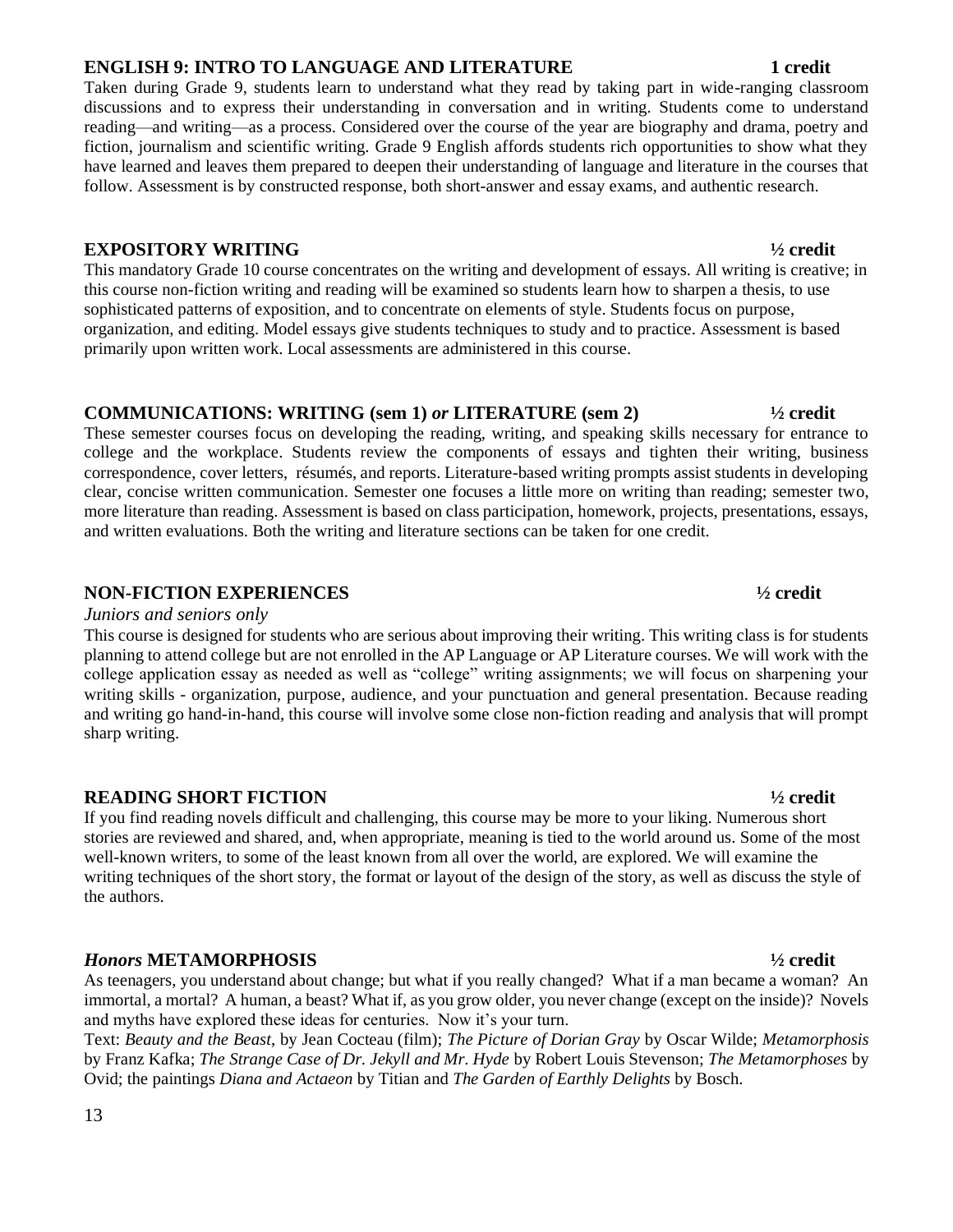#### **AMERICAN CINEMA ½ credit**

#### *Prerequisite: Parental permission for students under the age of 17*

This introductory course familiarizes students with basic film terminology and techniques. Students learn to appreciate the contributions that great films have made to the art form. Through viewing, reading reviews, discussing, and writing about the films in an analytical and critical manner, students become more discerning and sophisticated in their judgment of a film's merits. Classic American films by great directors will be studied from the silent films of the mid-twenties to the present. Students are encouraged to work on films of their own creation. Assessment is based on class discussion, written analyses, and critiques. (Some films contain material that is objectionable to some viewers; please request a movie list from the instructor and reference parental options via our school policy.)

#### *Honors* **MYTHOLOGY ½ credit**

Some stories never die. Why would Achilles' warrior anger, or Odysseus's quest for home still matter to us today? We'll read about the bloody battle for Troy and the god-wracked voyage of Odysseus in parallel with recent experiences of battle and homecoming in America. Like explorers, staring at the Pacific for the first time, eyes filled with wild surmise, we'll marvel at the stories we discover all over again.

#### *Honors* **HOW TO ARGUE ½ credit**

If you think of an argument as a shouting match, this course teaches you something else. Being able to explain your thoughts and to persuade others of your opinion is vital in today's society. You will learn the skills and techniques of expressing an opinion, persuading others of your point of view, and seeking the truth through argument. You will learn to improve sentence style, voice, logic, and reason to become more convincing. This is useful class for college and career. Assessment: persuasive papers, rhetorical exercises, analysis of model essays. Text: *Persuasion In Society* by Simons.

#### *Honors* **WAR AND THE HUMAN EXPERIENCE ½ credit**

This literature course is built around reading that explores this historical subject through various genres. Students read at least four texts as well as another assigned for small-group discussions. In addition to textbooks, numerous handouts of poems, essays, letters, and short fiction will be reviewed and discussed. Visual first-person accounts and documentaries will also help the audience/students grapple with the complexity of morals and ethics about war and its aftermath. Students need to reflect on the reading and be able to express their thoughts openly and articulately. Assessments include class participation, essays, and tests. This course is heavily structured around independent thinking and sharing.

#### **CLASSICS OF BRITISH LITERATURE ½ credit**

Classic British Children's Literature is an exploration of two bygone eras: one, when growing up with books, not television or the internet, was a part of many households; and another, when a British child's sense of culture and language was rooted in the history and landscape of the country. This class is recommended to all students, especially those who are looking for a course about books everyone can (and should) read, for example: *Alice's Adventures in Wonderland, The Wind in the Willows, The Hobbit, The Sword* in *the Stone, The Eagle of the Ninth,* and *The Lion, The Witch and the Wardrobe.*

#### *Honors* **WOMEN AND LITERATURE ½ credit**

This course opens with the French Revolution and a vindication of the rights of women and moves to modern times. Each month reveals a new theme: Wild Nights. Caged Birds, Wild Swans. Open Secrets. Fánatic Hearts. We read works by Emily Dickinson, Gustave Flaubert, Henrik Ibsen, and Zora Neale Hurston. Class discussion is marked by inquiry and debate. Students analyze and interpret works of fiction and nonfiction, poetry and drama, and conduct authentic research.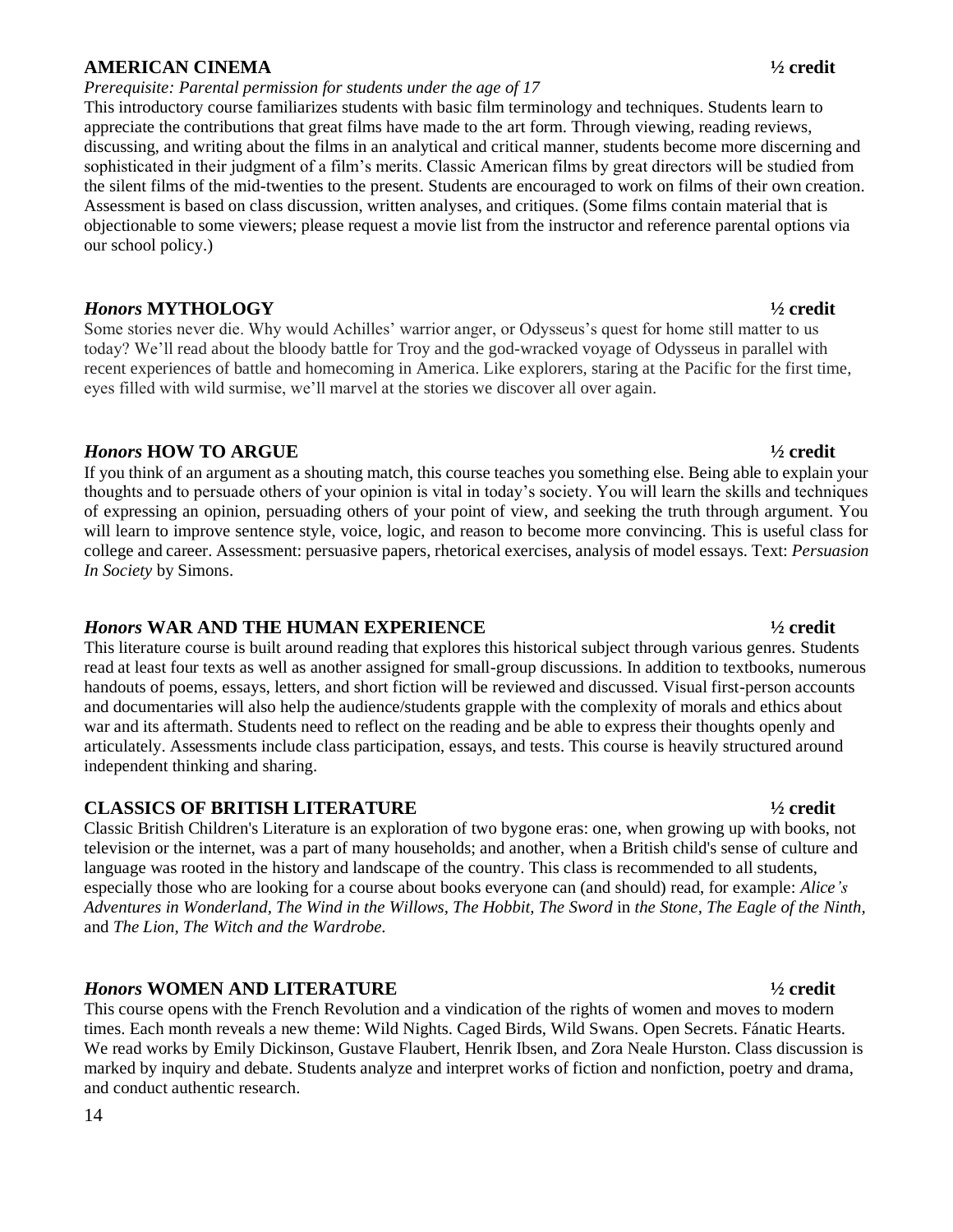#### **AP ENGLISH LITERATURE 1 credit**

#### *Grade 12 or by teacher permission*

The goal of this course is to develop students as independent, critical readers and writers. The class is demanding and requires extensive reading and writing as well as seminar presentations. Students are required to read and write during the summer preceding the course and to take the Advanced Placement English Literature exam in May. Assessment is based on essays, papers, exams, and presentations.

#### **AP ENGLISH LANGUAGE 1 credit**

#### *Grades 11-12*

This course is designed to develop students' capacity to read with a critical eye and to write effectively across genres and historical epochs; to read intensively and write relentlessly. Students conduct authentic research and offer presentations in class on a variety of subjects. Summer reading is required to meet the rigorous demands of the course, including the national AP English Language exam in May. Assessment is based on timely submission of high-quality essays, research, exams, and presentations.

#### **HIGH ADVENTURE ½ credit**

For this is the marrowbone of every American adventure story: some men with guns, going somewhere, to do something dangerous. - Excerpt from *Bless the Beasts & Children* by Glendon Swarthout

This course is an exploration of adventure writing in its many different forms, texts that meet Swarthout's definition and texts that challenge the boundaries of the definition. We will read, discuss, and write about short stories, memoirs, novels, and essays, paying close attention to the bold undertakings in each. Writers on the syllabus for this course include Roald Amundsen, Ursula LeGuin, Ray Bradbury, Salman Rushdie, Annie Dillard, and others. Assessments include regular responses to readings, class discussions, reading quizzes, essay exams, and projects.

#### **MYSTERY, MADNESS, AND MURDER ½ credit**

In this course we will walk on the dark side. During this adventure we will explore classic texts, modern accounts, and, of course, the truest mysteries of our own weird world. Our goals are to explore the beauty found in unexpected places, make excellent deductions based on evidence, bring an audience to the edge of their seats, and take ourselves to the edge of the human subconscious. We will write, read, witness, discuss, and maybe even scare ourselves a little bit if we're lucky. Each day is a new mystery, a new puzzle to solve. All we can hope for is to have all of the pieces.

#### **DOCUMENTARY STUDIES ½ credit**

*Prerequisite: Parental permission for students under the age of 17*

The list of film topics for this class include survival in the face of adversity, artistic crime, graffiti artists, grizzly (and grisly) nature documentary, animal abuse, America's food industry, NASA's Apollo missions, the isolation of a winter in Antarctica, and a legendary poet and novelist. We will investigate the art form and style of a wide variety of documentaries with an aim to analyze the films and explore their boundaries. We will discuss the effect of director bias and objectivity in a documentary film and how that factors into artistic expression. This class is an opportunity to learn how to "read" documentary films. There will be regular writing assignments related to the films we view in class. The culmination of your efforts in class will be to write, film, and produce your own short documentary film. (Some films contain material that is objectionable to some viewers; please request a movie list.)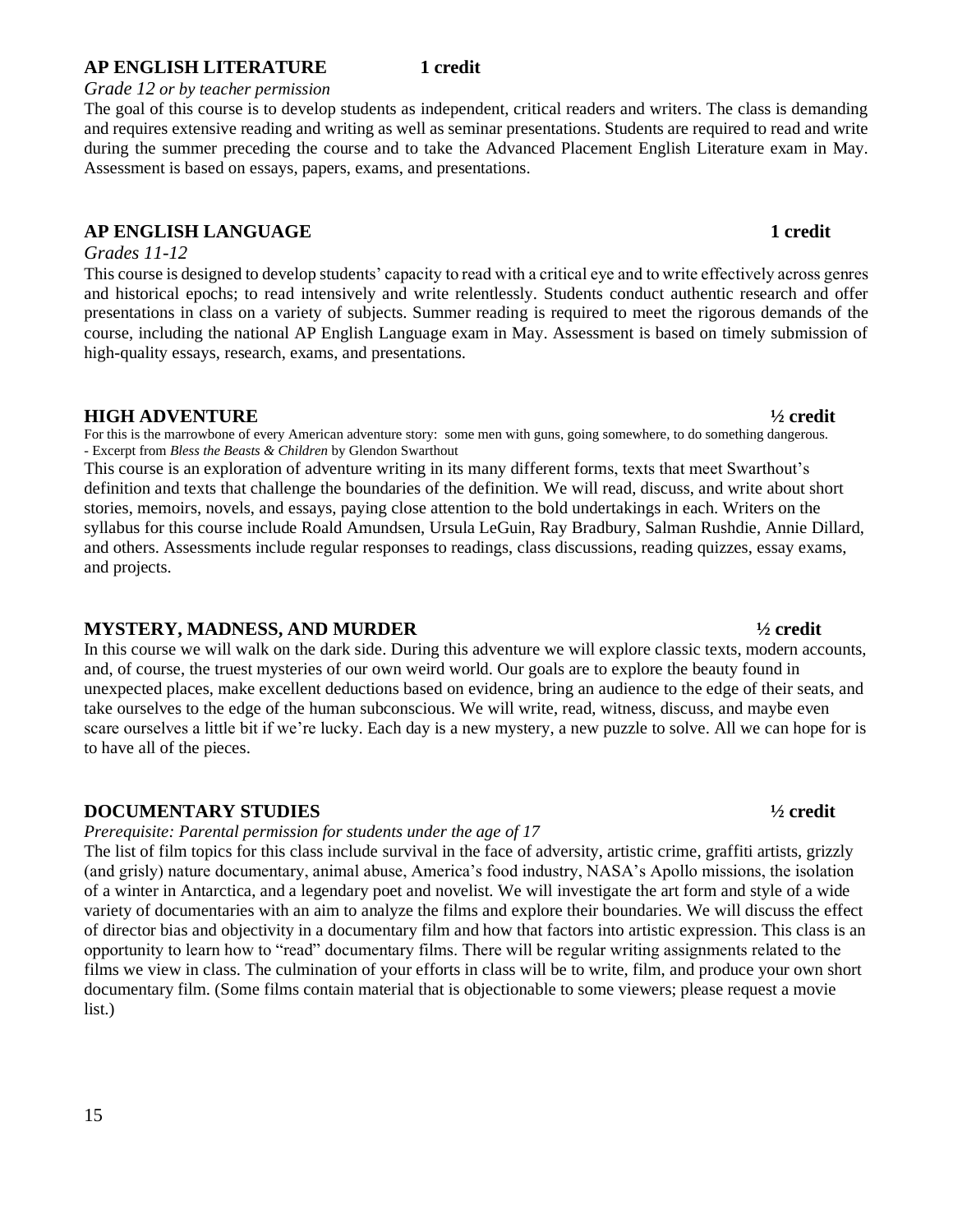#### **RUNNING THE OHS WRITING CENTER ½ credit**

Before you know it, you might very well find yourself collaborating with fellow undergrads to submit a lengthy lab report, working with a group to write a grant for project funding, drafting a letter to an editor, writing application essays for scholarships and other sources of financial aid, or joining colleagues to design a proposal for an exciting work opportunity. There are many chances at OHS to build and practice the skills you will need for pursuits such as these after graduation, and this class is one more opportunity we add to the growing list. *Running The OHS Writing Center* is a class for students whose friends often ask them to help edit or proofread pieces of writing, for students to whom others turn for a chance to bounce ideas around for an assignment or a project, and for students simply interested in digging deeper into the process of writing and turning ideas into projects. Over the course of this semester, you will improve your writing and thinking skills by helping others develop theirs. The semester will include at least one trip to UMaine where we will meet some undergraduates, graduate students, and professors. We will collaborate with these folks at the UMaine Writing Center. Back at OHS, we will explore case studies and develop writing center plans based upon what we've learned. All of this will be done with the goal of developing life-long skills and nurturing the roots of the OHS Student-Staffed Writing Center. Any peer tutoring time during or after completing the class may be counted towards the 30 Service Learning hours needed for graduation.

#### **JOURNALISM ½ credit**

*You shall no longer take things at second or third hand. You shall not look through my eyes either, nor take things from me. You shall listen to all sides and filter them for yourself. –Walt Whitman*

This course is for students who want to get to the truth—and tell that truth. Do you want to cover sports, review music, or write editorials? Are you interested in photojournalism? Letters to the editor? Do you want to publish your work? Join us for a writing-intensive experience that will get you ready to do just that, everything from writing copy to submitting artwork and photography to layout.

#### *Honors* **WORLD LITERATURE: HOW TO LIVE ½ credit**

Life's not all college and jobs and marriage. Why work for someone else when you could work with your own hands? Are we all nomads and wanderers? Which is more important, duty or family? How would the world seem if you had no number higher than three? What lessons from life around the world are on your doorstep, waiting for your discovery of them? *How to Live* explores books which explore the world, dropping in on every continent to seek the ideas of others to help ourselves live. Likely books include *Shop Class as Soulcraft* by Matthew Crawford; *The Songlines* by Bruce Chatwin; *Don't Sleep, There are Snakes* by Daniel Everett; *The Analects* by Confucius; and more.

#### *Honors* **THE BIBLE AS LITERATURE I (The Hebrew Bible/Tanakh/The Old Testament) ½ credit**

This course offers students a chance to study one of the most significant influences on World Literature in human history. It is a class in ancient literature, not Sunday school. The fascinating stories of this book will give daily opportunities for exploration and analysis. Students will examine and discuss the cultural contexts and the origins of *The Hebrew Bible* (known to Christians as *The Old Testament* and to the Jews as the *Tanakh*). We develop a detailed analysis of the ancient world of the Middle East and Jewish culture in it. There are no prerequisites for this class; no familiarity with the Bible is needed; students of all beliefs, and no belief, are welcome; this course studies only the human contributions to the text. Assessment methods include essays, annotations, and tests.

#### **ENGLISH AS A SECOND LANGUAGE (ESL)** 1 credit

The English as a Second Language (ESL) course is designed to help students with their academic and social English. The first semester focuses on preparing students for the TOEFL test. The second semester offers more work in the writing and speaking domains, emphasizing the importance of communicating with teachers, classmates, community members, and beyond. The goals of the course are to assist students with 'everyday English', support students in their academic classes, and prepare students for successful communication in the future.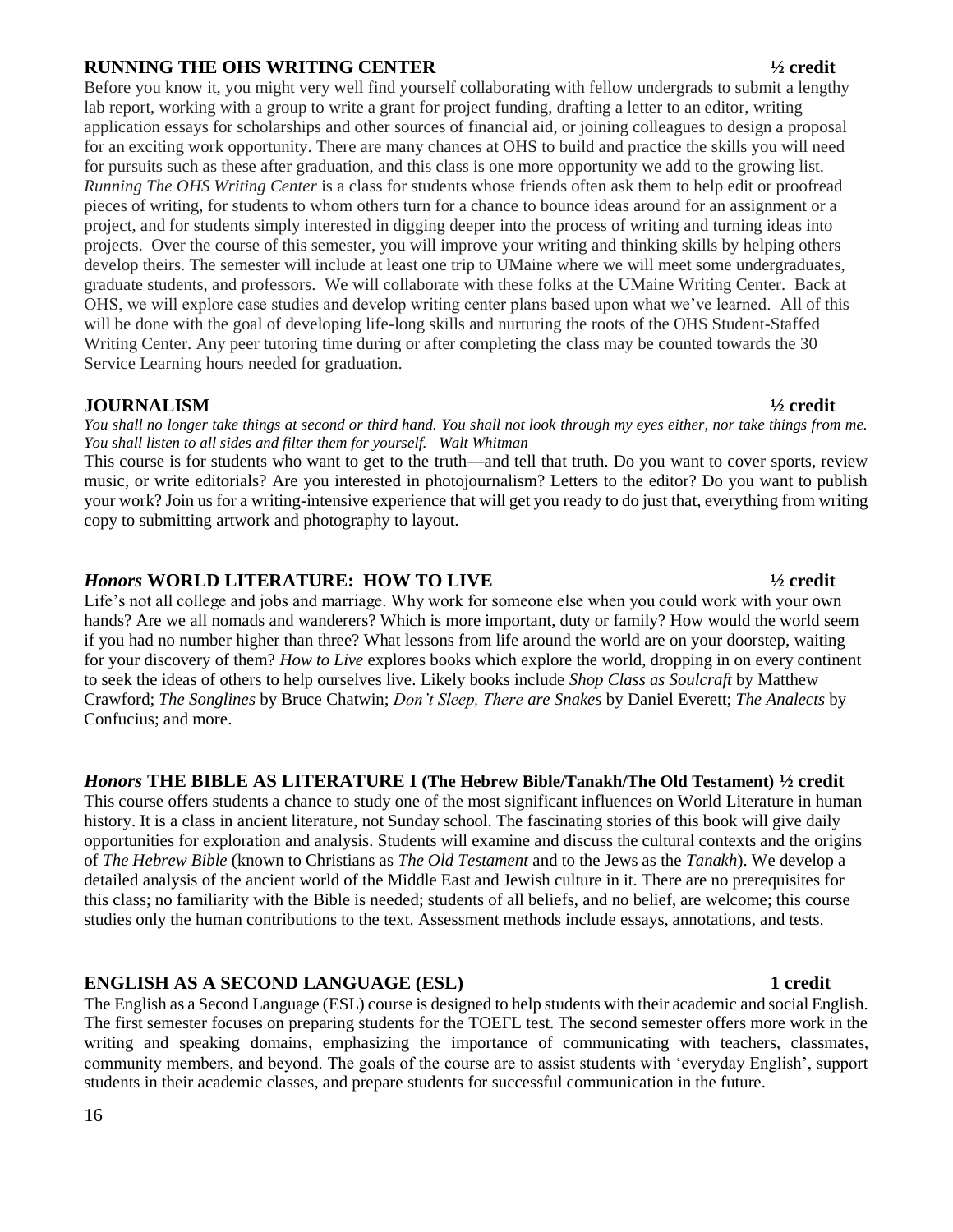# **HEALTH AND PHYSICAL EDUCATION**

### **HEALTH ½ credit**

This half-credit freshman course is a requirement for graduation. Students are provided an opportunity to learn and practice concepts and skills in the following areas: Nutrition, mental health, stress, relationships, conflict resolution, hands-only CPR, select body systems, substance abuse, and disease and disorders.

### **PHYSICAL EDUCATION 9 ½ credit**

This freshman course focuses on team building, problem solving, cooperation, and trust. Activities utilize low and high elements of the ropes course. Students engage in activities specific to the five health-related components of physical fitness. Upon completion of the units, students will know how to implement a plan to sustain fitness through adult life. Assessment procedures include performance-based assessments, written tests of cognitive concepts, and self-responsibility evaluations.

### **PHYSICAL EDUCATION Spring and Fall ½ credit/sem**

#### *Prerequisite: Successful completion of PE 9 or by permission*

This elective course offers students choices of individual/dual sports, recreational team sports and lifetime activities. Students will be required to participate in one lifetime activity during the semester. Taught for three weeks in eighty-minute blocks, each unit focuses students on attaining the knowledge to be physically fit: participating in health-enhancing physical activity and applying motor skills to enhance movement and physical performance; and developing responsible behavior during participation. Assessment procedures include performance-based tests as well as written tests of cognitive concepts and self-responsibility evaluations.

### **OUTDOOR EDUCATION Spring and Fall ½ credit/sem**

#### *Prerequisite: Successful completion of PE 9 or by permission*

This elective course provides an opportunity for exercise as well as knowledge of the environment and wildlife. Students learn to participate in lifelong recreational activities. The class offers physically challenging outdoor lifetime activities. Students learn to live within the limits of personal ability in relation to the environment and explore the stress of accepting challenges and taking risks. Students are called upon to solve problems, share experiences, and learn in cooperation with others. Performance-based skills are assessed, as well as cognitive concepts in written tests, and self-responsibility.

#### **PERSONAL FITNESS ½ credit**

### *Prerequisite: Successful completion of PE 9 or by permission*

This elective course is designed to focus on students' personal fitness through individual exercise plans. Personal Fitness is developed for those who would like to learn how to make personal fitness a part of their daily lives. Students are expected to demonstrate improvement in all five areas of health-related fitness, as well as demonstrate knowledge of basic fitness concepts and nutrition education.

### **WOMEN'S WELLNESS**

### *Prerequisite: Successful completion of PE 9 or by permission* **½ credit**

This semester-long course is designed to encourage female students to improve their physical, mental and social health. Students become more health literate, critical thinkers, problem solvers and advocates. Students will engage in regular physical activity, learn hands-only CPR, stress management, self defense, team building, and nutrition, along with engaging in current event health topics.

### 17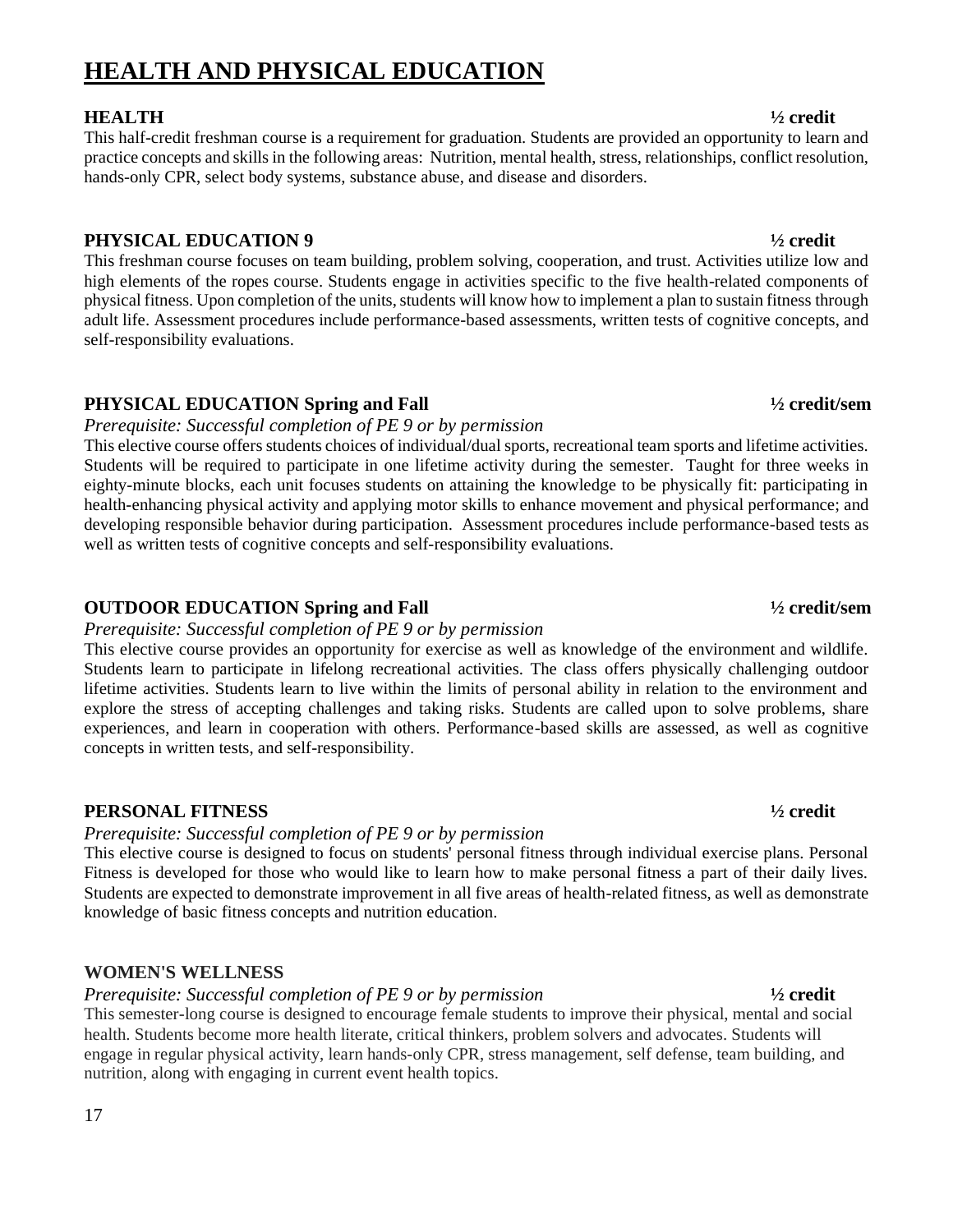# **MATHEMATICS**

Students are required to complete a minimum of 4 credits of Mathematics, which must include Algebra IA (for 1 credit), or Algebra B (for 2 credits), Algebra 2 (for 1 credit) and Geometry (for 1 credit).

### **ALGEBRA IA 1 credit**

This course is for students who have no trouble with basic number operations and have a solid understanding of fractions, decimals, and integers. The course emphasizes learning to use expressions and equations to describe problem situations and to solve equations. Students study linear, rational and quadratic equations in one variable and systems of linear equations. Time is spent on graphing solution sets and functions. Graphical methods are used to describe relationships and model problem situations.

### **ALGEBRA IB 2 credits**

This course is for students who benefit from taking more time to learn algebraic concepts such as expressions and equations, and linear and quadratic equations. Students have the opportunity to review arithmetic operations, the foundation for using algebraic formulas to solve problems. Effort is made to connect concepts to real-world applications and to understand how each application fits into the larger context of mathematics. *Note: This class meets every day*. *Also, of note, although this class awards two credits, one is a math credit and one is an elective credit.*

### **ALGEBRA IIA 1 credit**

This course, which follows Algebra IA, is designed for students who plan to do more advanced work in mathematics and/or science. It includes a review and extension of elementary algebra and features units in matrices, relations and functions, quadratic equations, sequences, logarithms, polynomials, and some basic trigonometry. *Note: If a*  freshman student is enrolled in Algebra IIA and fails semester1, the student will drop down to Algebra IA. Further, *if a student is taking Algebra IIA and Geometry A simultaneously and starts failing either math class, they must drop the class they are failing and retake it the following year; the student will not be permitted to drop from the A to the B level.* 

### **ALGEBRA IIB 1 credit**

This course is for students who benefit from taking more time to learn algebraic concepts. In this course we explore such topics as equations, inequalities, linear relations, functions, systems of equations, quadratic functions, polynomials and rational functions.

### **GEOMETRY A 1 credit**

Four dimensions of understanding are emphasized: visualizing and following algorithms; understanding of properties, mathematical relationships, and proofs; using geometric ideas in real situations; and representing geometric concepts with coordinates, networks, or other diagrams. Cooperative learning and computer activities will be integrated throughout the course. Geometry must be taken before Pre-Calculus or concurrent with Pre-Calculus. *Note: If a freshman or sophomore student is enrolled in Algebra IIA and Geometry A simultaneously and starts failing either math class, they must drop the class they are failing and retake it the following year; the student will not be permitted to drop from the A to the B level.*

### **GEOMETRY B 1 credit**

This course is for students who benefit from taking more time to learn geometric concepts. In this course, we explore such topics as segment measure and coordinate graphing, angles, parallels, triangles and congruents, and triangle inequalities.

#### 18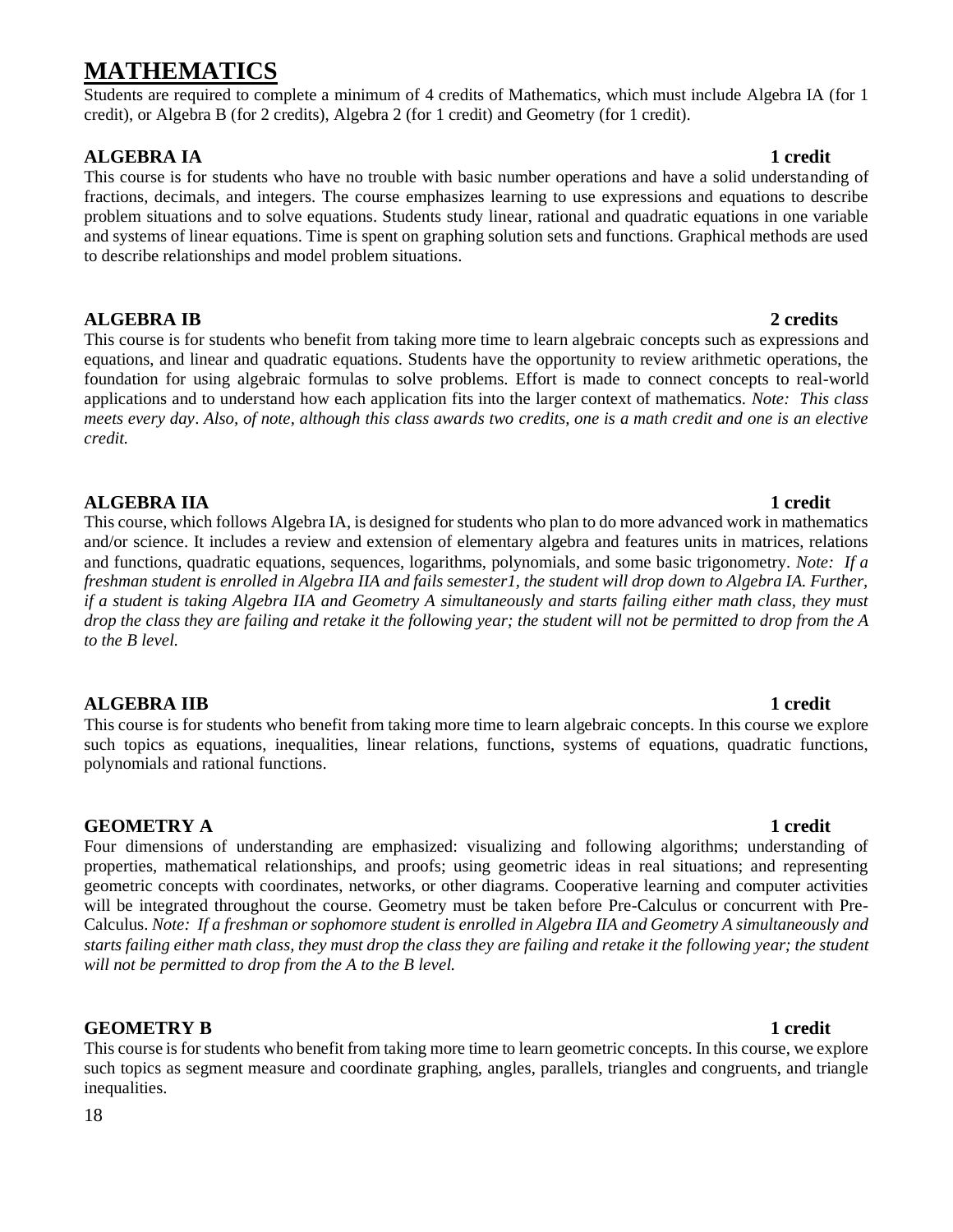#### **HONORS PRE-CALCULUS 1 credit**

*Prerequisite: Geometry must be taken before Pre-Calculus or concurrent with Pre-Calculus* 

This course is designed to give students the mathematical background important in post-secondary study. Students must be competent in the topics studied in geometry and algebra, as these will be used throughout the course. The emphasis is the study of functions and their applications, especially polynomial, rational, trigonometric, and circular functions. Students use graphing calculators in problem solving, curve sketching, and data analysis. Most topics will be studied algebraically, numerically and graphically. The graphing calculator will be used to gather and analyze data for mathematical models. Students use the Internet to research information to be used in class.

### **HONORS CALCULUS 1 credit**

This course is an introduction to differential and integral calculus. This class would be a good fit for students who would benefit from having more time to explore and understand the concepts of calculus. Although both differential and integral calculus is discussed, greater emphasis is placed upon the rules for deriving various equations and the applications of derivatives. Due to the constraints of time, this class will not cover all the aspects of definite integrals that would be covered in AP Calculus. Students will use a TI-84 graphing calculator to assist them with solving problems in class.

### **INTRODUCTION TO COLLEGE MATHEMATICS**  1 credit

#### *Prerequisite: Must be a senior or have teacher permission*

This course is designed for students who require a fourth year of college preparatory mathematics but are not headed to the pre-calculus/calculus sequence. It is of special use to students intending to pursue the social sciences, life sciences or business. Students learn matrix algebra, descriptive and inferential statistics and probability. Activities include review and extension of topics from previous math courses and the opportunity to refresh knowledge of algebra and geometry.

### **AP STATISTICS 1½ credits**

Citizens of the information age are exposed to vast amounts of information daily. You are asked to make decisions based on this information. Statistics is the science of collecting, organizing and interpreting data (information). The collection and study of data are important to many professions. This course follows College Board guidelines for Advanced Placement to help students make sense of that process. Students learn through lectures, classroom labs, and individual projects. Evaluation of learning is through quizzes and exams. The course may be taken with other math courses that follow Algebra II. Summer work is required to meet the rigorous demands of the course, including the national AP Statistics exam in May.

### **AP CALCULUS (AB Level) 1½ credits**

This course is a study of the two branches of calculus, differential and integral, as well as a review of coordinate geometry, functions, and trigonometry as they relate to calculus. Some of the applications of the derivative and definite integral studied are curve sketching, optimization problems, related rate problems, and calculating areas and volumes. Students learn to differentiate products, quotients, and composite functions, as well as trigonometric, logarithmic, and exponential functions. Students will use a TI-84 graphing calculator to assist them with problems in class. Students must successfully complete a summer packet and pass the first chapter exam. This course maintains an accelerated pace, providing time to review for the AP exam, which students take in May. The course follows the College Board guidelines for Advanced Placement Calculus AB.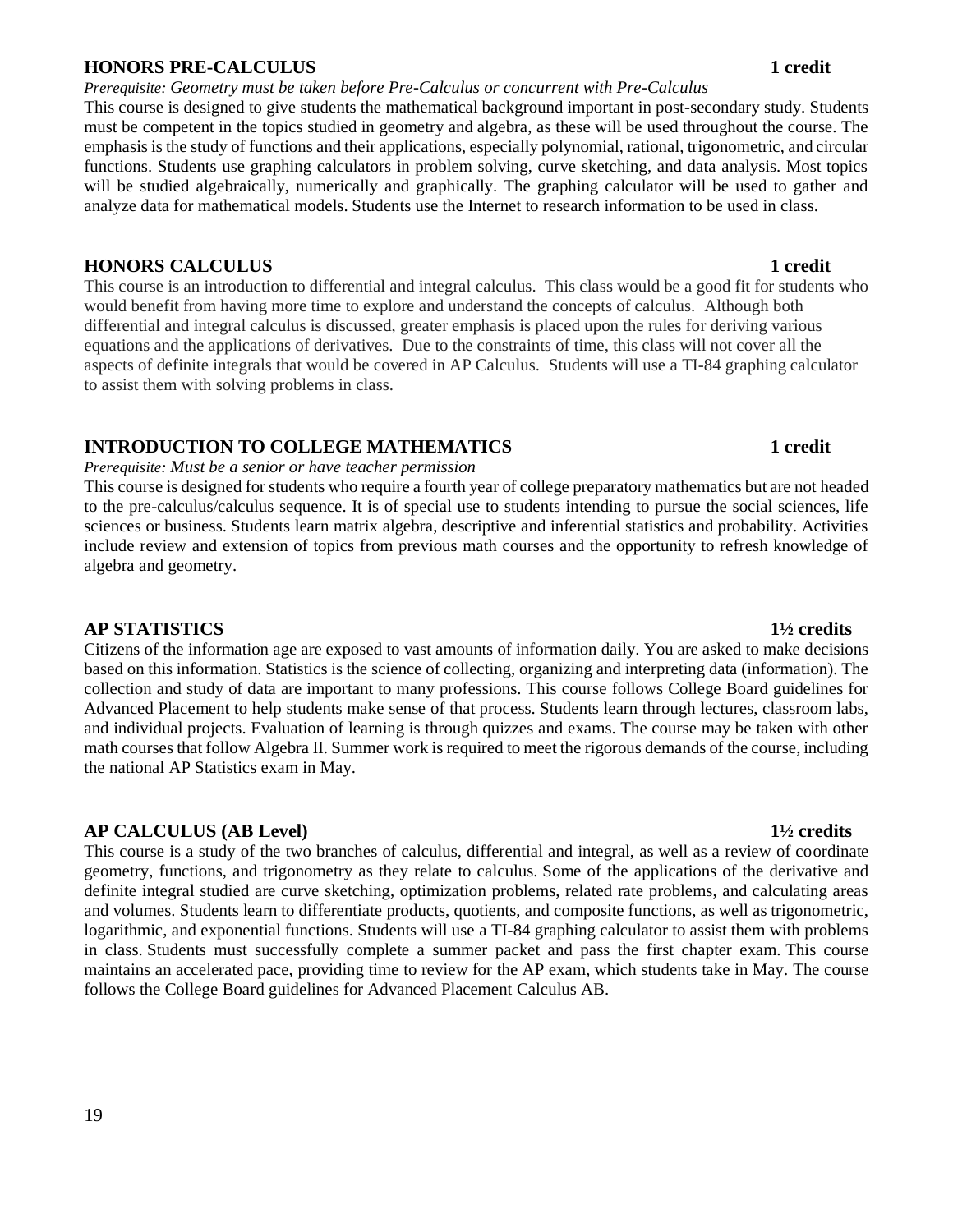# **SCIENCE & TECHNOLOGY**

Students are required to complete three credits of Science. They include at least:

1 credit Earth and Physical Science 1 credit of Biology 1 credit of elective science courses

### **HONORS EARTH AND PHYSICAL SCIENCE 1 credit**

Students in this course will view natural phenomena the way scientists view them, by making claims based upon the logical interpretation of data and observations. Specifically, students will study physical science concepts (such as forces and energy) and then use those concepts to explain some central aspects of the earth system. Topics typically include: the nature of scientific knowledge and methods; Earth's place in the universe; dynamic systems; Earth's energy balance; and, Earth's climate system and climate change. The primary methods of assessments in the course are formally written claims and tests. Adhering to the principles of Honors courses at Orono High School, students in this course should expect a fast pace and significant amount of independent work that involves imagination and critical thinking. Consequently, this course may challenge students to learn in unfamiliar ways. This course meets for a full block, every other day, for the entire school year.

### **EARTH/PHYSICAL SCIENCE 1 credit**

Students in this course will view natural phenomena the way scientists view them, by making claims based upon the logical interpretation of data and observations. Specifically, students will study physical science concepts (such as forces and energy) and then use those concepts to explain some central aspects of the earth system. Topics typically include: the nature of scientific knowledge and methods; Earth's place in the universe; dynamic systems; Earth's energy balance; and, Earth's climate system and climate change. Methods of assessment are likely to include projects, presentations, scientific claims, and quizzes. This course meets for one block, every other day, for the entire school year.

#### **BIOLOGY 1 credit**

Biology is a laboratory course that meets for one block every other day. Topics include cells and cell function; chromosomal genetics; molecular genetics; gene technology; evolution; ecology; scientific thinking and reasoning; and laboratory activities. Students will be required to do some independent activities during the year. Proficiency will be demonstrated by means of written work, tests and quizzes, oral and visual presentations, and the use of laboratory manipulatives.

#### **HONORS BIOLOGY 1 credit**

**\*Teacher permission required for 9th grade students. If permission were granted, the student would take this class in addition to Honors Earth and Physical Science.** Honors Biology is the first half of the two-year Advanced Placement Biology course. Only high-achieving students with particular interest in the sciences would request this course as 9th graders. It is a fast-paced, and the content is delivered at a college level (not college prep, but actually college level). Honors Biology covers the first half of the content of the AP Biology course, and successful students would then typically take the second half (called AP Biology) as  $10<sup>th</sup>$  graders. The Honors Biology course places a high priority on developing critical thinking and analysis skills, and the writing of scientific essays. Laboratory investigations play an important role in the course.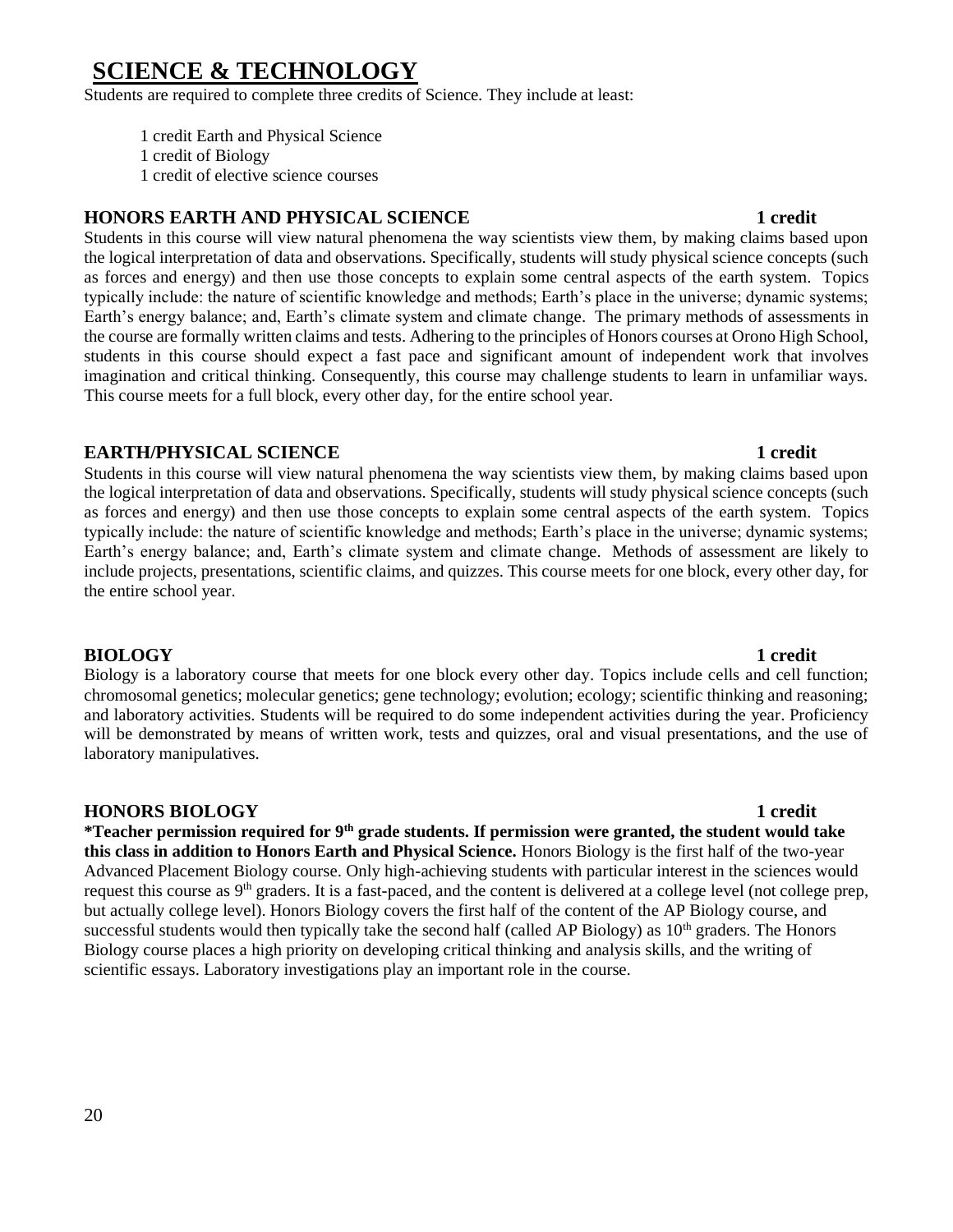#### **HONORS CHEMISTRY 1½ credits**

This course meets for one and one-half blocks and satisfies the requirement of a laboratory science course for college admissions. Students become versed in the principles of chemistry with an emphasis on laboratory work. Students increase their understanding of the scientific principles as well as develop problem-solving techniques and ability to manipulate scientific tools, equations and equipment. The course covers matter and its changes, the atom, chemical bonds, naming compounds, chemical equations, stoichiometry, gas laws, solution chemistry, chemical equilibrium, organic chemistry and nuclear chemistry. Honors Chemistry is designed for the scienceoriented student who may wish to continue science in college. Assessment includes lab reports, quizzes, tests, projects, comprehensive midterm and final exam.

#### **AP BIOLOGY 1 credit**

*Prerequisite: Successful completion of Honors Biology and/or Biology or with permission of the instructor* This course follows the syllabus established by the College Board and is equivalent to a first year college survey of biology. It demands substantial reading and independent work. Students must have the ability to write analytically, precisely and integrate scientific data into their writing. Summer work is required. Topics encompass microbiology, living systems and their interactions, energy use and information essential to life processes. Students in this course must take the Advanced Placement Biology exam in May.

#### **MARINE ECOLOGY ½ credit**

This fall semester class meets for l block every other day for the first half of the year. The purpose of this course is to provide an overview of the state of our current marine environment and allow students to explore solutions to some of the problems facing our oceans. Beyond understanding the chemical, physical, biological and geological aspects of the marine environment, students will learn about the recent changes in the environment and the impact humans are having on the oceans. This class is designed as a project based learning class and projects will be selected based on interest but with the expectation and intention of effecting a positive change. Learning through the projects will vary but can include knowledge of water and its importance on the marine habitats, oceans over time, migrations in the ocean and how scientists track movements, exploring the ocean seafloor, formation of the ocean, seasonal changes and their impact on the ocean, ocean energy flow, weather, climate, and photosynthesis in the ocean, and populations changes. Assessment includes presentations, and project completions. Recommended that students have completed Earth and Physical Science and Biology before taking marine ecology.

#### **MARINE ROBOTICS ½ credit**

This spring semester class meets for l block every other day for the second half of the year. The purpose of this course is to use technology to investigate marine environments. Students will use robotics to either research or solve a problem in the ocean or Maine watersheds. This class is designed as a project based learning class and projects will be selected based on interest but with the expectation and intention of furthering our knowledge of the marine ecosystem or affecting a positive change upon it. Learning through the projects will vary but can include knowledge of robotics and sensors, scientific study and design, and water and its importance on the marine habitats. Assessments include presentations and project completions. Recommended that students have completed Earth and Physical Science and Biology before taking marine robotics.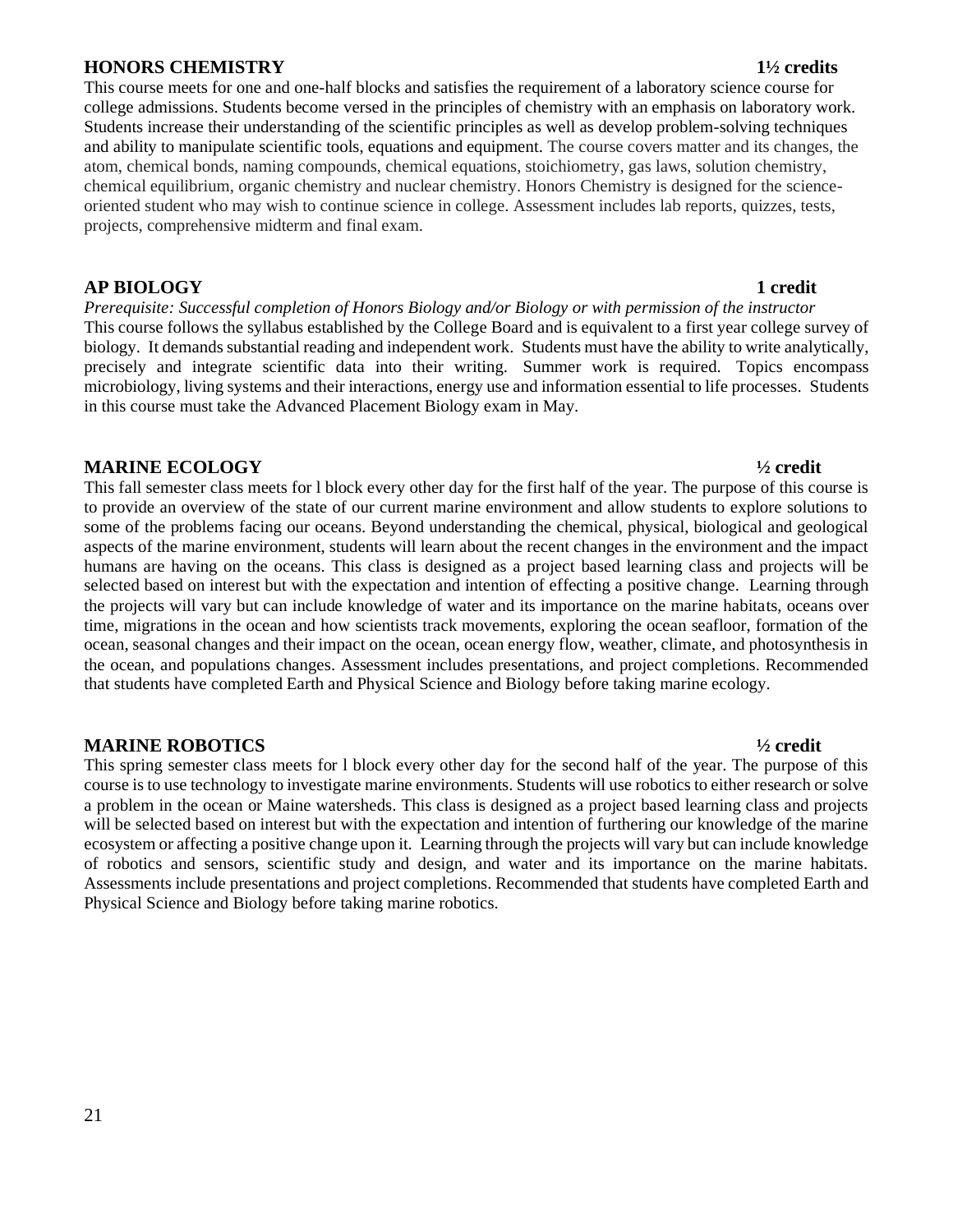#### **ENGINEERING PHYSICS 1 credit**

*Prerequisite: Successful completion of Algebra II*

Students in this project-based course will apply the principles of engineering to design, construct, test, and redesign solutions to real problems and challenges. Throughout that engineering cycle students will apply the fundamental concepts of physics to mathematically interact with and judge their engineered designs. Typical challenges might include using the concepts and math of "free-fall" to calculate the height and velocity of soda bottle rockets; using constant acceleration equations to aim self-designed ballistas; use conservation of energy to build and evaluate Rube-Goldberg machines; and use knowledge of force, impulse, and momentum to design cars to protect an egg in a crash.

#### **AP PHYSICS C : Mechanics 1 ½ credits**

This lab-based class meets for  $1-\frac{1}{2}$  blocks for the entire year. AP Physic C: Mechanics is the equivalent of a 1semester college course in calculus-based physics. Topics include: kinematics, Newton's laws of motion, Work and Energy, momentum and collisions, circular motion and rotation, and oscillations and gravitation. Students should have completed or be taking Calculus(Honors or AP) concurrently as those concepts are used extensively.

### **HONORS ANATOMY/PHYSIOLOGY 1 credit**

#### *Prerequisite: Grades 10-12*

This class meets for one block every other day. This course is for advanced students who desire a more in-depth look at some of the basic concepts of biology with reference to the human organism, the organization and intricate details of the human body and its functions. Topics include human body levels of organization, organ systems, body functions, physiological inquiries, research projects, case studies, scientific reasoning, data analysis, and laboratory activities. This course is an introduction for students interested in further study in biology and/or medical fields such as nursing, physiotherapy, etc. Students are required to complete projects and papers, tests, quizzes, and lab activities.

#### **FORENSIC EVIDENCE ½ credit**

This lab-based semester class meets for one block every other day. Topics include history of forensics, fingerprinting, case studies, fiber analysis, scientific reasoning, data analysis, crime scene analysis, TV show analysis, and labs. Students are required to complete projects and papers. Assessment includes presentations, papers, tests, quizzes, and lab activities.

#### **FORENSIC INVESTIGATION ½ credit**

This lab-based semester class meets for one block every other day. Topics include chromatography, odontology, toxicology, DNA analysis, skeletal remains, data analysis, crime scene analysis, TV show analysis, and labs. Students are required to complete projects and papers. Assessment includes presentations, papers, tests, quizzes, and lab activities.

#### **AP COMPUTER SCIENCE PRINCIPLES 1 credit**

In this course, students will develop computational thinking skills vital for success across all disciplines, such as using computational tools to analyze and study data and working with large data sets to analyze, visualize, and draw conclusions from trends. The course is unique in its focus on fostering student creativity. Students are encouraged to apply creative processes when developing computational artifacts and to think creatively while using computer software and other technology to explore questions that interest them. They will also develop effective communication and collaboration skills, working individually and collaboratively to solve problems, and discussing and writing about the importance of these problems and the impacts to their community, society, and the world. *\*Satisfies the computer science graduation requirement*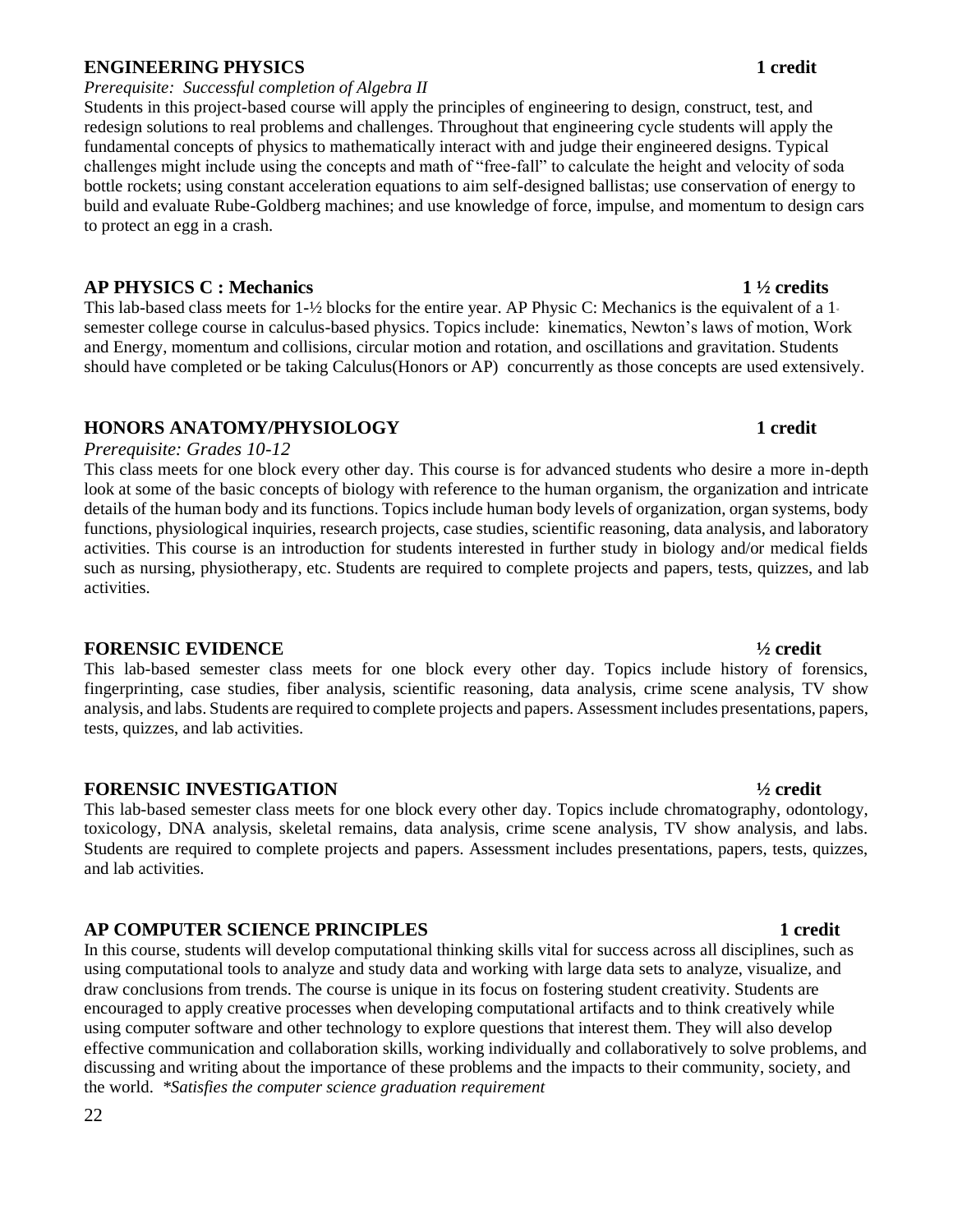#### **COMPUTER SCIENCE DISCOVERIES I ½ credit**

A half-credit, semester course, Computer Science Discoveries is an introductory computer science course that empowers students to create authentic artifacts and engage with computer science as a medium for creativity, communication, problem solving, and fun. The course is designed to be an accessible and engaging course for all students, regardless of background or prior experience. By providing students opportunities to engage with culturally and personally relevant topics in a wide variety of computer science related fields, the goal is to show all students that computer science can be for them. *\*Satisfies the computer science graduation requirement*

### **COMPUTER SCIENCE DISCOVERIES II ½ credit**

For students who have completed CS Discoveries I, the second semester asks students to look outward and explore the impact of computer science on society. Students will see how a thorough user-centered design process produces a better application, how data is used to address problems that affect large numbers of people, and how physical computing with circuit boards allows computers to collect input and return output in a variety of ways. Have fun and make some apps! Major topics include the Design Process, Data & Society, and Physical computing. *\*Satisfies the computer science graduation requirement*

### **CODING I & II ½ credit/semester**

These two courses meet at the same time each semester, with students able to take just one of the courses, or both courses, as their interests dictate. Students who have little to no experience with coding their own projects register in Coding 1 in order to get started and learn the basics. Students may register in Coding 2 if they've taken Coding 1 and/or demonstrate to the teacher that they are able to code beyond the basics. Students in both courses learn while coding their own projects at their own pace, with Coding 2 students acting as mentors to Coding 1 students. *\*Satisfies the computer science graduation requirement*

### **ROBOTICS I & II ½ credit/semester**

These two courses meet at the same time each semester, with students able to take each course individually or both courses in one year. Students enrolled in both courses will learn to purposefully build and program robots using the VEX robotics system. Students continuing from Robotics I into Robotics II will have the opportunity to compete at local/regional competitions as well as having the opportunity to mentor other students, add sophistication (with capabilities and/or sensors) to their own robots, and generally broaden their robotics experience (possibly with activities associated with 3D printing, or marketing, etc.). *\*Satisfies the computer science graduation requirement*

### **3D MODELING AND DESIGN ½ credit**

Want to follow your own interests and make amazing things? In 3D Modeling and Design you will learn how to create 3-dimensional models and 3d print them, create virtual reality worlds and games, and dabble with augmented reality and coding. Pick projects you're interested in that have a 3d aspect to them -- this could involve robotics, electronics, fashion, set design, coding, house design, modeling game pieces and creating tabletop games, creating puzzles, or finding solutions to everyday problems. No technology experience is necessary - anyone can take this course.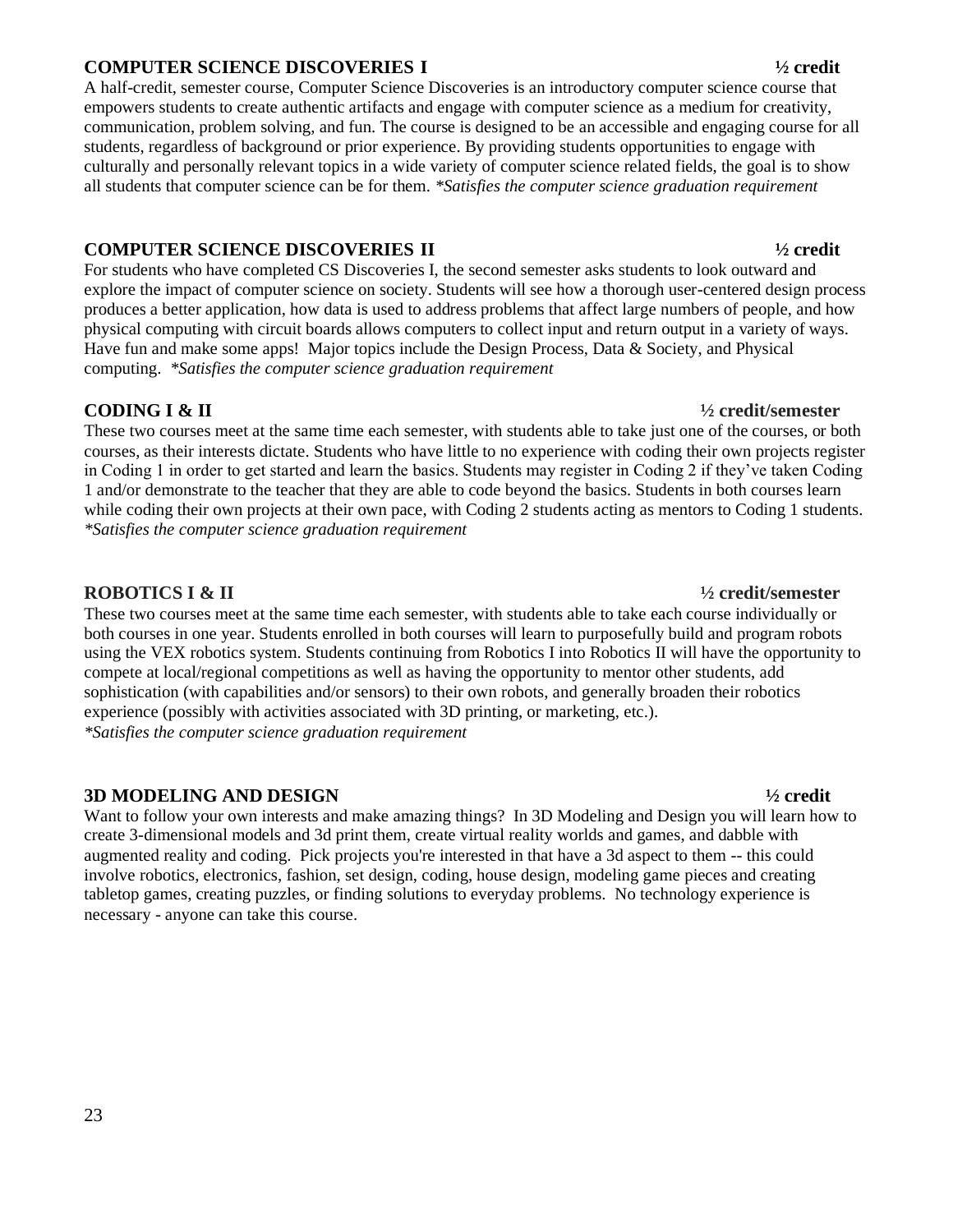# **SOCIAL STUDIES**

Students are required to complete three credits of Social Studies in the following recommended sequence:

World Civilization and Geography or AP Human Geography (9th grade year) United States Government and Civics or Honors United States Government and Civics (10th grade year) United States History or AP United States History (11th grade year)

Electives may be taken during any year, except the first semester of ninth grade. Students with advanced interest in social studies are encouraged to take advantage of social studies offerings not offered at OHS at the University of Maine.

### **WORLD CIVILIZATIONS AND GEOGRAPHY 1 credit**

This course examines the rise and fall of world civilizations and their geography. Students undertake an exploration, analysis, and evaluation of the globe, its geographical features (both physical and human) and world civilizations of Eurasia, Africa, Oceania, and the Americas. The examination of world civilizations focuses on political, economic, cultural, and social development, while allowing students to assess the rise and fall of civilizations around the globe. Students will develop the following skills by examining and evaluating primary and secondary sources; information categorization, collaborative problem solving, critical thinking, evaluation of critical reading, critical writing, and critical viewing of media. Students will demonstrate their knowledge through multiple pathways including but not limited to: research, multimedia presentations, document based essays, and short and long response questions.

### **ADVANCED PLACEMENT HUMAN GEOGRAPHY 1 credit**

This course focuses on: use and consideration of maps and spatial data; interpretation and understanding of the implications of associations among phenomena in places; definition of regions and evaluation and analyzation of the regionalization process; and analysis and characterization of the changing interconnections among places. Students will develop the following skills by examining and evaluating primary and secondary sources; information categorization, collaborative problem solving, critical thinking, evaluation of critical reading, critical writing, and critical viewing of media. Students will demonstrate their knowledge through multiple pathways including but not limited to: research, multimedia presentations, document based essays, and short and long response questions. Students may also be assessed via a timed identification and multiple choice exams, document based multiple choice and short answer practice. Students in this class will be expected to take the Advanced Placement test in May. In addition to regular class meetings, after-school seminars may be offered and a summer project will be required.

### **UNITED STATES GOVERNMENT AND CIVICS 1 credit**

This course examines the rights and responsibilities of civic life, the types and purposes of governments, constitutional principles, political institutions, basic economic concepts and the relationship between the media and politics. Students will acquire the skills to become productive global citizens in the 21st century by identifying contemporary problems and researching the social, political, economic and environmental causes and impacts of the problems. Students will develop the following skills by examining and evaluating sources; information categorization, problem solving, critical thinking, evaluation of critical reading, critical writing, critical viewing of media, research, and multimedia projects. Students will demonstrate their knowledge through multiple pathways including but not limited to: research, multimedia presentations, and short response questions.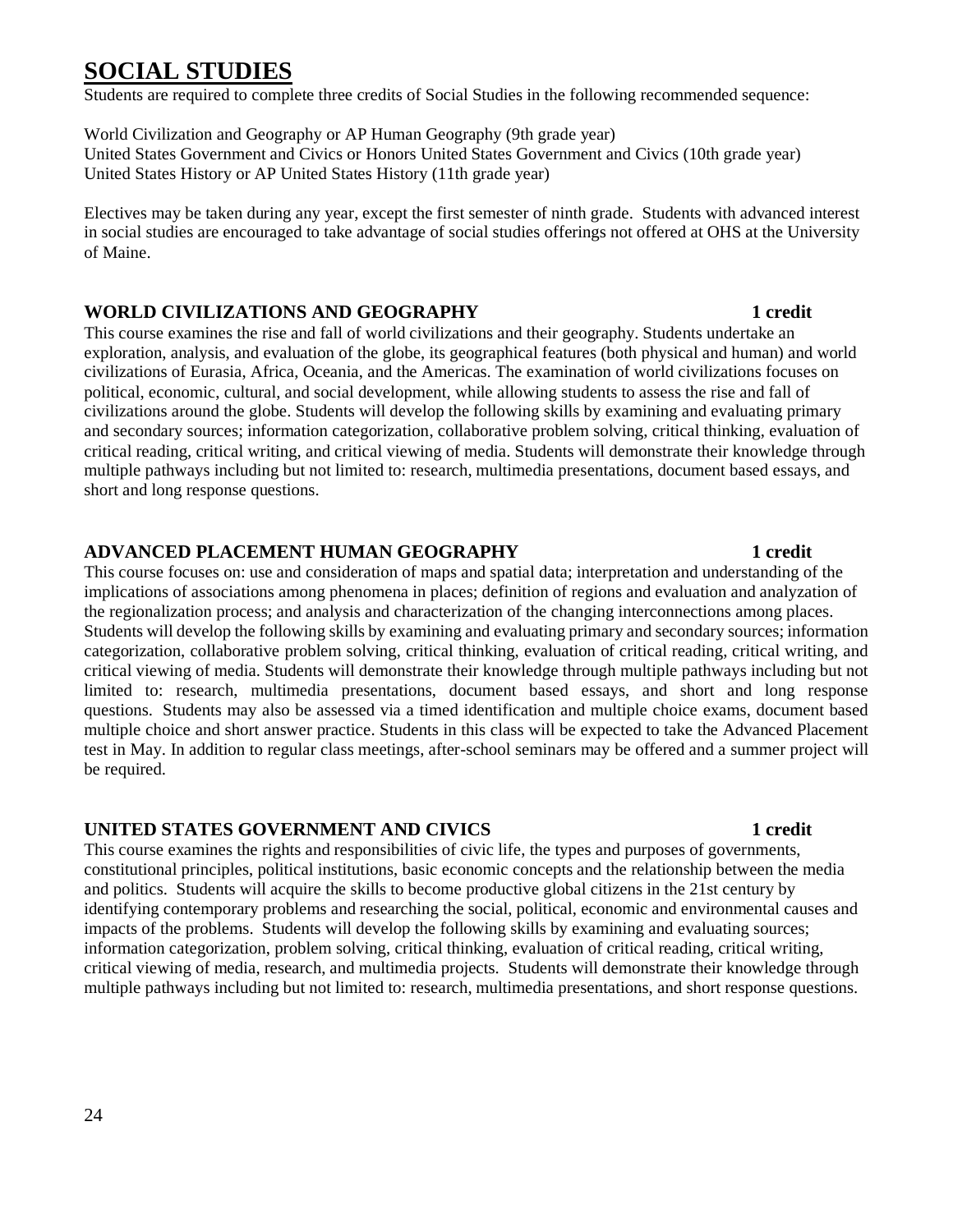#### **HONORS UNITED STATES GOVERNMENT AND CIVICS 1 credit**

This course examines the rights and responsibilities of civic life, the types and purposes of governments, constitutional principles, political institutions, basic economic concepts and the relationship between the media and politics. Students will acquire the skills to become productive global citizens in the 21st century by identifying contemporary problems and researching the social, political, economic and environmental causes and impacts of the problems and proposing realistic solutions. Students will develop the following content driven skills: crafting arguments from historical evidence, chronological reasoning including causation, patterns of continuity and change over time, comparison and contextualization, historical synthesis. Academic study skills include reading for comprehension, improving study skills in preparation for assessment, improving formal writing skills, and improving public speaking skills in class discussions and debates. Students will demonstrate their knowledge through multiple pathways including but not limited to: substantial reading and research in preparation for historical mock trials and classroom discourse, extensive writing including but not limited to; document based and free response essays. Students in this class may be required to complete a summer assignment.

#### **UNITED STATES HISTORY 1 credit**

This course explores the major ideas, values, and institutions of the United States. Areas of focus include the Revolutionary War, institution of Slavery, Native American policies, Progressive Era, 1920's, Great Depression, World War II and the Cold War. Students will develop the following skills by examining and evaluating primary and secondary sources; information categorization, collaborative problem solving, critical thinking, evaluation of critical reading, critical writing, and critical viewing of media. Students will demonstrate their knowledge through multiple pathways including but not limited to: research, multimedia presentations, document based essays, and short and long response questions.

### **ADVANCED PLACEMENT UNITED STATES HISTORY 1 credit**

This course focuses on developing an understanding of American history from approximately 1491 to the present through the investigation of significant events, individuals, developments, and processes. Class participation through discussion, debate and mock trials is required; special emphasis is placed on critical reading and essay writing, both document based and free response. Students will develop the following skills by examining and evaluating primary and secondary sources; information categorization, collaborative problem solving, critical thinking, evaluation of critical reading, critical writing, and critical viewing of media. Students will demonstrate their knowledge through multiple pathways including but not limited to: substantial reading and research in preparation for historical mock trials and classroom discourse, extensive writing including but not limited to; document based and free response essays. Each unit may also include a timed identification exam as well as document-based multiple choice and short answer practice. Students in this class will be expected to take the Advanced Placement test in May. In addition to regular class meetings, after-school seminars may be offered and a summer assignment will be required.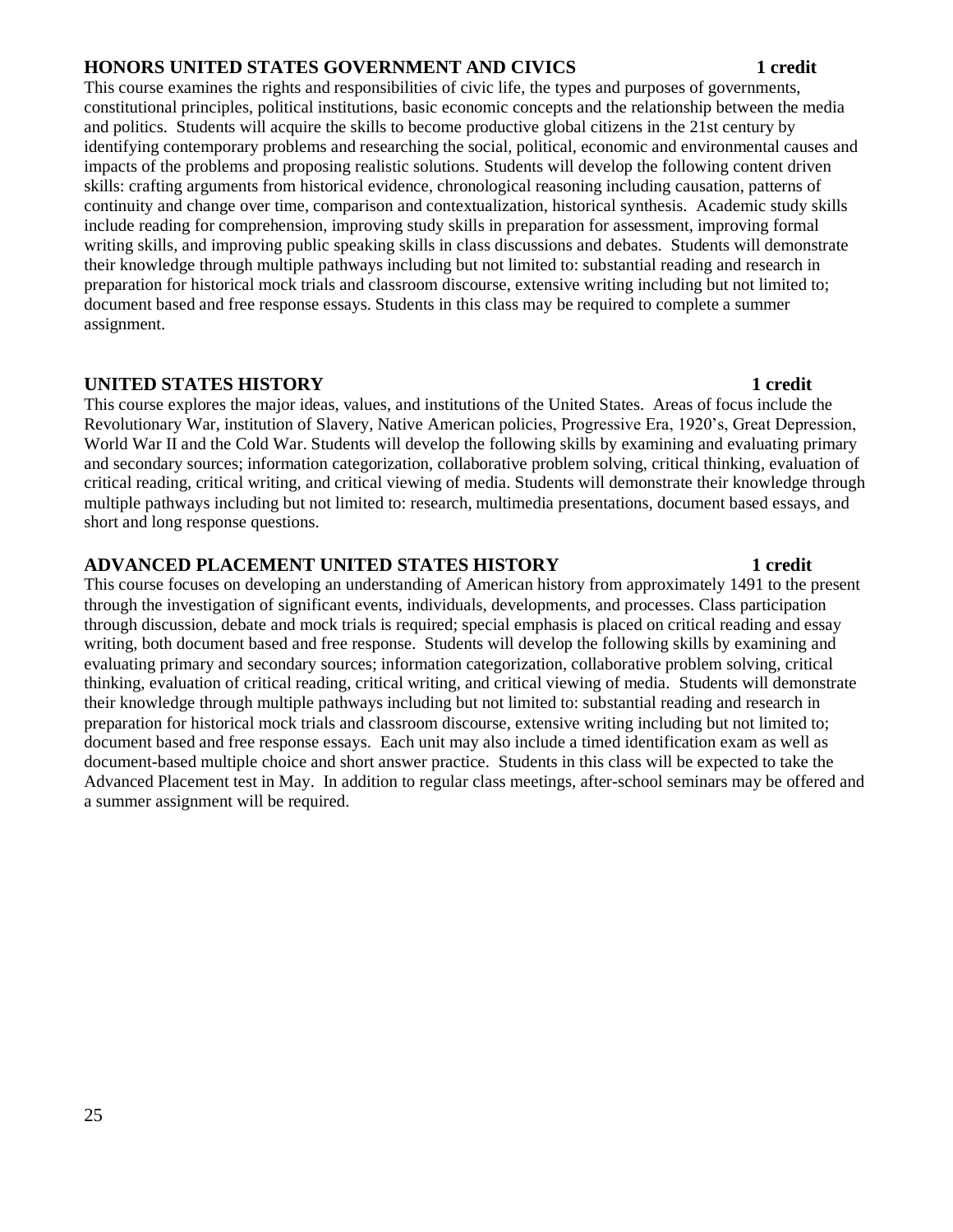#### **ADVANCED PLACEMENT UNITED STATES GOVERNMENT AND POLITICS 1 credit** *Offered in 2021-2022 & 2023-2024*

This course will examine the history and effects of government and politics in the United States. Students will analyze specific topics, including: Constitutional underpinnings; Political Beliefs and Behaviors; Political Parties, Interest Groups, and Mass Media; Institutions of National Government; Public Policy; and Civil Rights and Civil Liberties. An integral part of the course includes analysis and interpretation of basic data relevant to US government and politics, and the development of connections and application of relevant theories and concepts. Students will develop the following skills by examining politically significant concepts and themes, through which students learn to apply disciplinary reasoning, assess causes and consequences of political events, and interpret data to develop evidence-based arguments. Additionally collaborative problem solving, critical thinking, evaluation of critical reading, critical writing, and critical viewing of media will be emphasized. Students will demonstrate their knowledge through multiple pathways including but not limited to; extensive reading, research, and writing, including but not limited to; document based and free response essays. Students in this class will be expected to take the Advanced Placement test in May. Students in this class will be required to complete a summer assignment.

### **ADVANCED PLACEMENT WORLD HISTORY: MODERN 1 credit**

#### *Offered in 2022-2023 & 2024-2025*

This course investigates significant events, individuals, developments, and processes from 1200 to the present. Students develop and use the same skills, practices, and methods employed by historians: analyzing primary and secondary sources; developing historical arguments; making historical connections; and utilizing reasoning about comparison, causation, and continuity and change over time. The course provides six themes that students explore throughout the course in order to make connections among historical developments in different times and places: humans and the environment, cultural developments and interactions, governance, economic systems, social interactions and organization, and technology and innovation. Students will develop the following skills by examining significant concepts and themes, through which students learn to apply disciplinary reasoning, assess causes and consequences of political events, and interpret data to develop evidence-based arguments. Additionally collaborative problem solving, critical thinking, evaluation of critical reading, critical writing, and critical viewing of media will be emphasized. Students will demonstrate their knowledge through multiple pathways including but not limited to; extensive reading, research, and writing, including but not limited to; document based and free response essays. Students in this class will be expected to take the Advanced Placement test in May. Students in this class will be required to complete a summer assignment.

#### **HOLOCAUST AND GENOCIDE STUDIES ½ credit**

#### *Offered in 2021-2022 & 2022-2023*

This course examines a variety of topics beginning in the 1930s with Adolf Hitler's rise to power and the beginning of the holocaust through the liberation of camps and the long-term impact in Germany, Europe, the Middle East, and with global foreign policy. Students will research and explore multiple perspectives on 20th century genocides including, but not limited to, Cambodia, Yugoslavia, Rwanda and others through film, literature, and primary source accounts. Students will develop the following skills by examining and evaluating primary and secondary sources; information categorization, collaborative problem solving, critical thinking, evaluation of critical reading, critical writing, and critical viewing of media. Students will demonstrate their knowledge through multiple pathways including but not limited to: research, multimedia presentations, document based essays, and short and long response questions.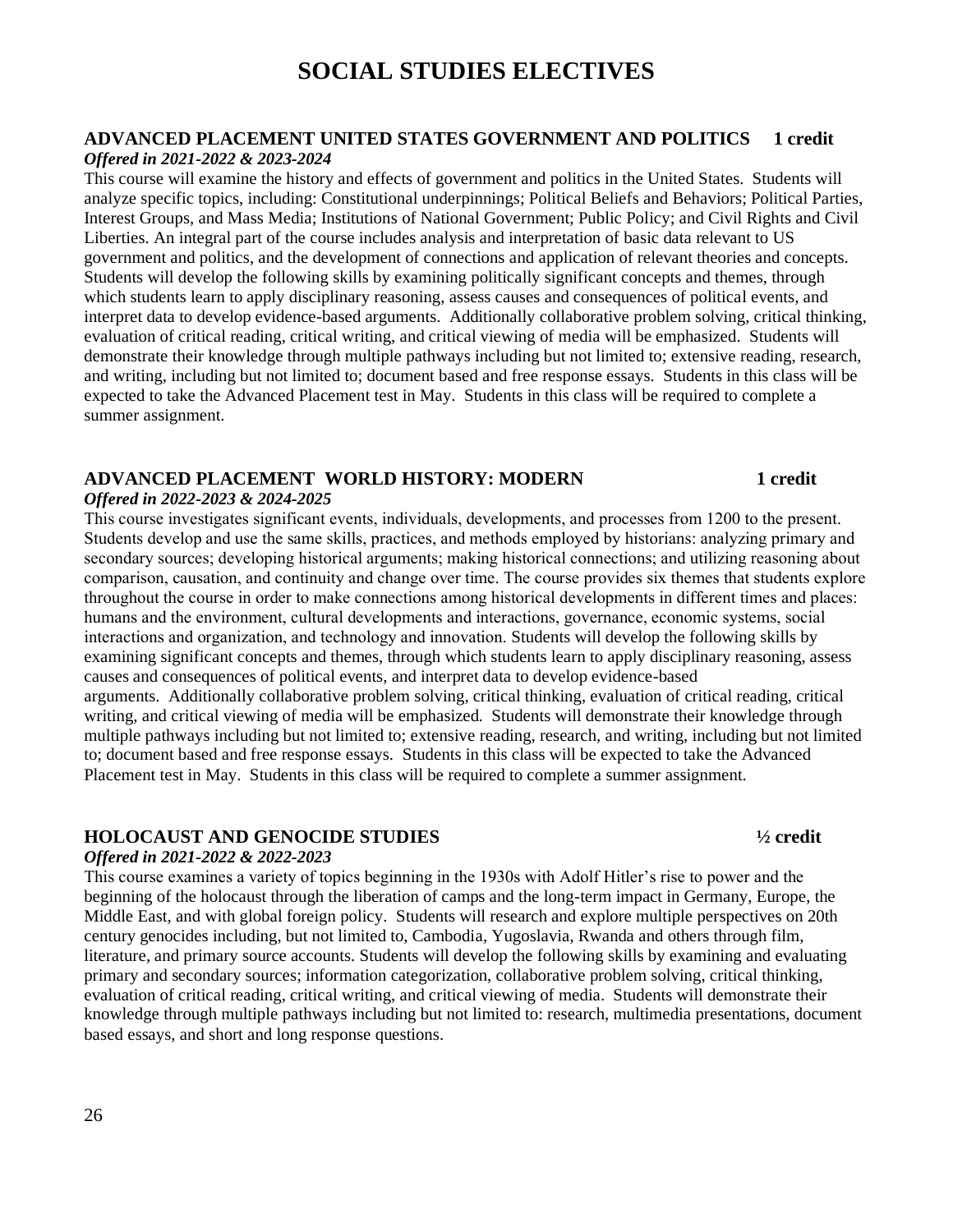### **POLITICS AND THE ELECTION PROCESS ½ credit**

#### *Offered in 2022-2023*

This course examines a variety of topics in the local, state, and federal election systems including campaign finance (Citizens United, Maine's Clean elections system), the role of media, the party process, citizen initiatives, Presidential nomination process, and modern partisanship. Students will develop the following skills by examining and evaluating primary and secondary sources; information categorization, collaborative problem solving, critical thinking, evaluation of critical reading, critical writing, and critical viewing of media. Students will explore multiple perspectives and develop their own position on issues through simulations, media analysis, and interviews with party and elected officials.

### **PRACTICAL LAW ½ credit**

*Offered in 2022-2023*

The course examines the law as a vital part of everyday life. Students analyze aspects of the law, both criminal and civil, with a focus on its impact on students' lives, now and in the future. They examine legal institutions and processes, for example, law enforcement, courts, and rehabilitation systems are some of the concepts that makeup course content. Students will develop the following skills by examining and evaluating primary and secondary sources; information categorization, collaborative problem solving, critical thinking, evaluation of critical reading, critical writing, and critical viewing of media. Students will demonstrate their knowledge through multiple pathways including but not limited to: research, multimedia presentations, and short response questions.

### **PSYCHOLOGY ½ credit**

#### *Offered in 2021-2022 & 2022-2023*

This course examines a variety of topics including the psychology of relationships, love, group behavior, development, happiness, prejudice, discrimination, personality and intelligence. Students will develop the following skills; critical thinking, critical reading, critical writing, and critical viewing of media. Students will demonstrate their knowledge through multiple pathways including but not limited to: research, multimedia presentations, and short and long response questions.

### **SOCIOLOGY ½ credit**

#### *Offered in 2021-2022*

This course examines a variety of sociological concepts through movies and documentaries to illuminate the relationship between individuals and society. Students are introduced to a variety of sociological concepts including socialization, identity, group behavior, social institutions, stratification, conformity and deviance. Students will learn how to apply the sociological process, concepts, and research to various forms of media and the real world. Enrollment preference will be given to seniors.

### **NATIVE AMERICAN STUDIES ½ credit**

#### *Offered in 2021-2022*

This course is examines the cultural experiences of the Indigenous people of the Americas, beginning with the arrival of Native Peoples to the continent and the formation and evolution of communities/civilizations. Contact among Native Peoples on the North American continent and with other world civilizations from 1100 CE inform studies through North American frontiers involving Native Peoples from 1500 to 1900 CE. We finish our studies with an eye to the future with focus on: the twentieth and twenty-first centuries and survival, transformation, and the quest for unity and strength. Attention is given to enduring beliefs, values, institutions, and attitudes that enable an understanding of the persistence of Native Peoples and distinctive traditions despite cultural innovations and colonization. Interwoven are case studies with attention to the Native Peoples of Maine and the Maritimes – Wolostoqwiuk (Maliseet), Mi'kmaq (Micmac), Passamaquoddy, and Penobscot. Students will develop the following skills by examining and evaluating primary and secondary sources; critical thinking, evaluation of critical reading, critical writing, and critical viewing of media. Students will demonstrate their knowledge through multiple pathways including but not limited to: research, multimedia presentations, document based essays, and short and long response questions.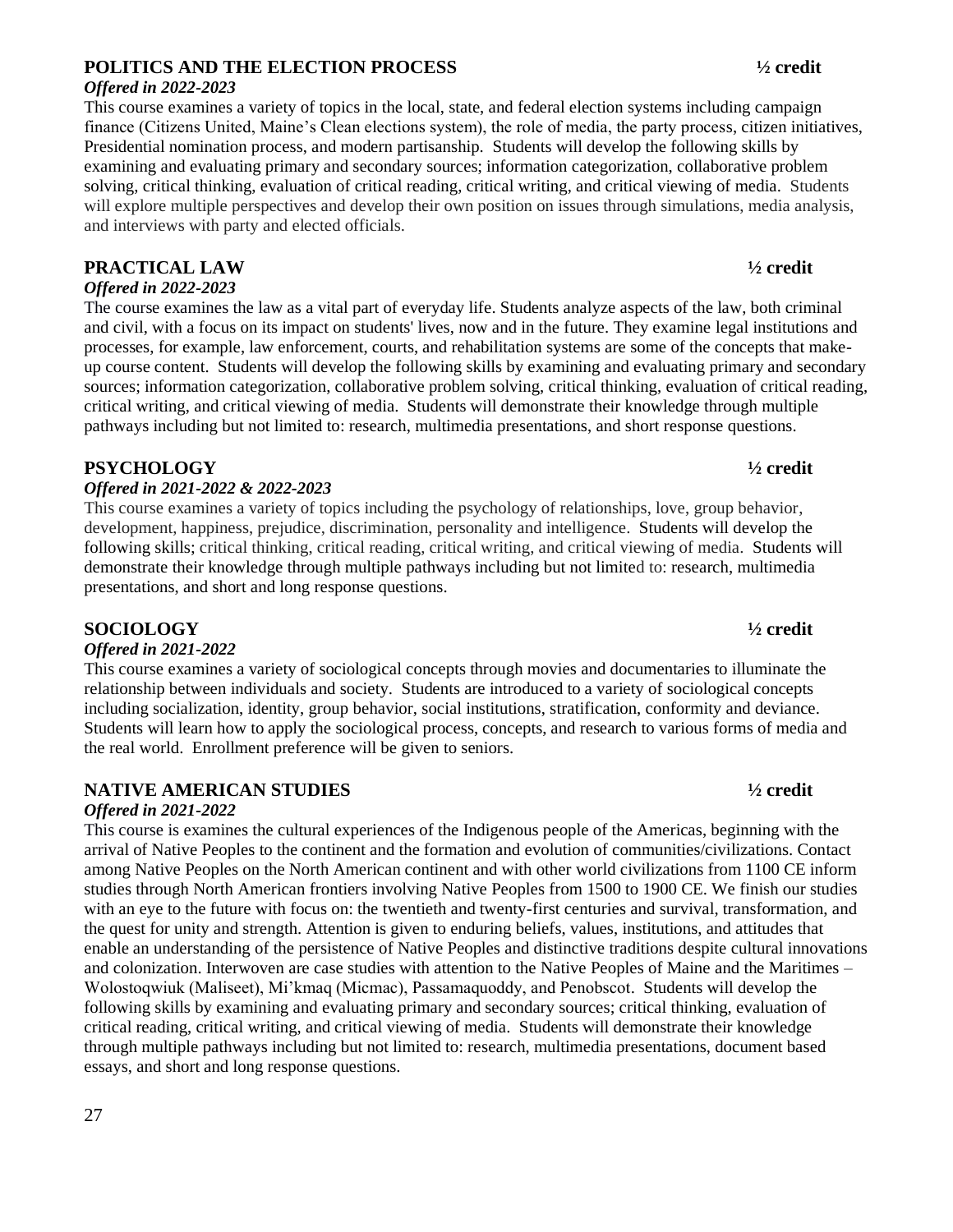# **VISUAL AND PERFORMING ARTS**

Students are required to complete one credit of fine arts. This credit may include the completion of art classes, acting, band, chorus/concert choir, and/or orchestra.

### **DRAWING I ½ credit**

This semester-long course provides students experience with a variety of media that may include pencil, pen and ink, charcoal and ink washes. Techniques include (but are not limited to) contour lines, angles, proportion, negative space, shading, perspective and drawing from observation, as well as the Elements of Art. Art history is incorporated throughout. Students produce their own works of art, a quarterly sketchbook, and a portfolio of work. This course provides students with an understanding of visual language and introduces them to critiquing artwork.

#### **FUNDAMENTALS OF ART I 1 credit**

This yearlong class is designed to develop basic ideas, concepts and skills: art history, criticism and aesthetics, and studio concepts. Studio experiences are designed to increase students' appreciation of' cultural heritage and of the power of the visual image to influence behavior and ideas; to develop sensitivity to the world around us; and to cultivate creative problem-solving. This course covers a multitude of art making practices including drawing, painting, printmaking, ceramics and sculpture. It also looks at the elements and principles of design, art history projects, and critiques and analysis of art works. Students keep an online portfolio which they turn in at the end of every quarter.

### **FUNDAMENTALS OF ART II 1 credit**

### *Prerequisites: Successful completion of Fundamentals of Art I*

This class is for the serious art student who is interested in a more in-depth understanding of art concepts, history and media. In this class students will touch upon more advanced drawing, painting, printmaking, and sculpture while learning about art history. There will be projects, regular sketchbook evaluations and preparation of a portfolio. Further practice in recognizing and evaluating central issues and meaning in art works will be required. The goals include increasing the impact of the individual's own visual work and more fully identifying the role of art and the artist in the past and present.

### **PAINTING ½ credit**

### *Prerequisite: successful completion of Drawing or Art 1, or permission of the instructor*

This semester-long class will explore painting in depth using a variety of techniques in acrylic, watercolor, gouache, water-based oil paints and ink washes. The focus is on works from life, however, there will be some projects that will be more abstract. Students will also learn about and experiment with techniques from important periods such as Impressionism, Expressionism, Color Field Painting, as well as techniques used by artists such as Van Gogh and Seurat. Students will produce their own works of art, have a quarterly sketchbook, and create a portfolio of work. This course will provide students with an understanding of visual language and will introduce them to critiquing artwork.

### **SCULPTURE ½ credit**

### *Prerequisites: 1 full year of art or permission of instructor*

This course is designed to develop ideas, concepts and skills of art, working in three dimensions. Students learn about art history, criticism and aesthetics and studio concepts. Students work with materials including (but not limited to) plaster, clay, wire, found object, and mixed media. Students use a variety of methods, such as additive, subtractive, assemblage, carving and casting. Students produce their own works of art, a quarterly sketchbook, and create a portfolio. Students acquire an understanding of visual language and begin to critique three-dimensional works of art.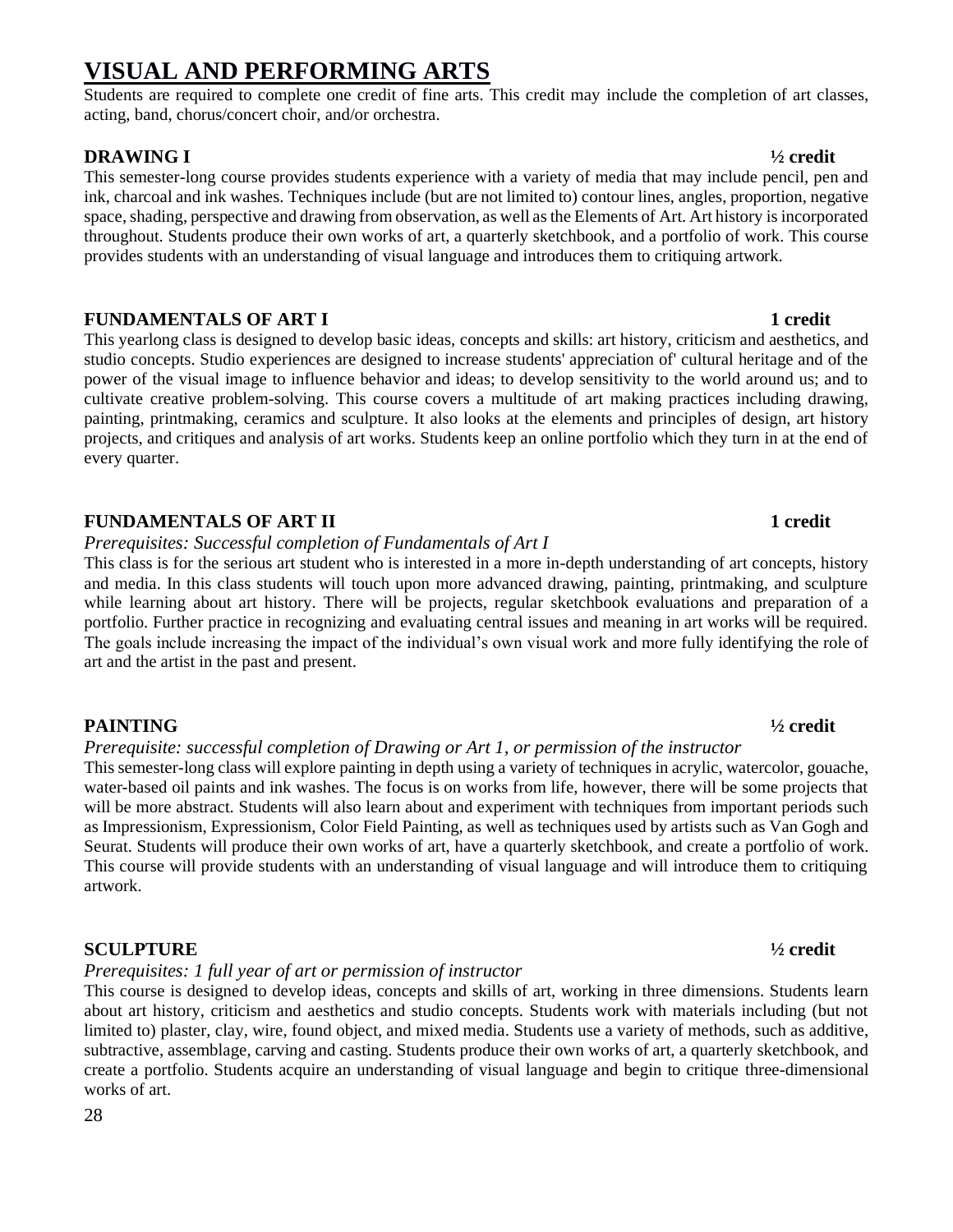#### **DIGITAL ART ½ credit**

Prerequisite: Drawing or Fundamentals of Art I or permission of the instructor

This introductory course will deal with teaching students the basics of using computer technology in order to create an artistic image. Students will learn a variety of different skill including illustration techniques, image manipulation, graphic design, visual literacy and the elements and principles of art. Students will also learn about art historical references where they apply to the course work. Programs to be used during this class will be/but are not limited to Adobe Photoshop, Adobe Illustrator, Adobe InDesign and Adobe Premier.

#### **AP STUDIO ART: 2-D DESIGN 1 credit**

Prerequisite: Permission of the instructor as well as two full years of art.

This rigorous course is designed to further the serious artist's exploration of studio art. It is equivalent to a college-level studio-art class. The course follows all guidelines of the AP Studio Art: 2-D Design Portfolio. Throughout the year students develop a 2-D design portfolio, which displays their best quality work. The student develops the portfolio by working in two areas: concentration and breadth. For the concentration section, students create a series of works focusing on a particular theme of their choice. For the breadth section, students demonstrate knowledge of the elements and principles of design and their integration into a series of original artworks. Students' work must show evidence of conceptual, perceptual, expressive, and technical range. Students must independently develop their concentration, which they explore over the course of the year. Students are required to submit a portfolio in May and to meet during their allotted class time as well as outside class. The course requires summer work.

### **ORCHESTRA 1 credit**

The Orono High School Orchestra is a group of advanced string players who meet during Muse block, and once a week combine with wind and percussion players to rehearse music selected from the vast literature for orchestra. Emphasis is placed on learning to play with different orchestral styles and to interpret music from most periods of musical history – Baroque, Classical, Romantic and Contemporary. Throughout the year, the student will develop a proficiency in playing two- to three-octave scales (major and minor), and right- and left-hand techniques (fingerings and bowings). Assessments will be through performances and quarterly checks on fingerings and bow development.

### **CONCERT CHOIR 1** credit

Concert Choir is made up of students in grades 9-12. Anyone who sings and wants to sing with others is welcome to join. Emphasis will be placed on performing quality choral literature from the different musical periods. Emphasis is also placed on improvement in the understanding of the language and artistry of music and improvement and enjoyment in the use of your singing voice. Being a friendly person and getting along with others is very helpful to being a successful chorus member. Students will perform at a holiday concert, the All-Choirs concert, a Spring Concert and at school functions. Other performances may be added at the discretion of the Director. The Concert Choir usually tours in the Spring to visit local schools as well as travel out of state.

**BAND 1 credit** Band provides the opportunity to develop existing skills in reading, performing, and interpreting music. Band members are able to attain a higher degree of proficiency on their instruments and an awareness of and appreciation for fine music. Each year the band performs several concerts of challenging, quality music and at football, basketball and hockey games. Activities include three major concerts, large group audition festivals, community events, and performances (as pep band at athletic events). Members participate in regional, All-State, All-Eastern and national musical events. District and state solo and ensemble festivals attract many of our members.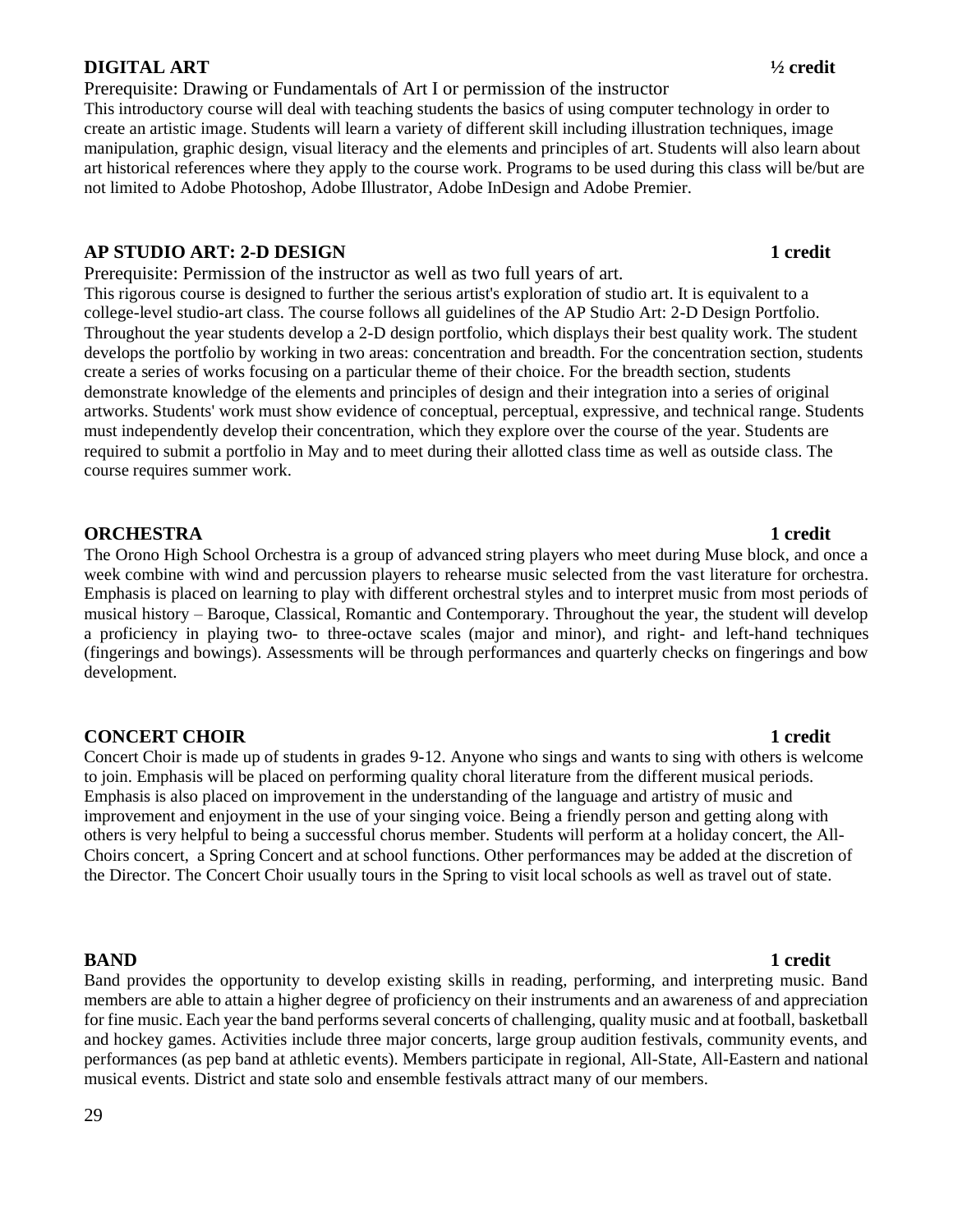#### **MODERN BAND ½ credit**

In this semester long class, students will explore what it is like to be in a Modern Band. They will gain skills on guitar, bass guitar, ukulele, drum set, singing, as well as operating a soundboard, recording, and song writing. Prior experience is not necessary. Students will perform in a Final Jam at the end of the semester.

#### **BEGINNERS STRINGS 1 credit**

This class is just for you: A beginner student who would like to start or continue to play a stringed instrument such as the violin, viola, cello, bass, guitar, or…? In addition, this class is for the student who already plays but does not feel ready for the High School orchestra just yet. The objective of this class is to learn basic principles and then to continue at your own pace while having fun and developing your skills. Within a comfortable timeframe, students will be able to experience live, informal performance. Everyone is capable of setting their own goals and setting their own pace. The OHS orchestra program has a few instruments available. If you need an instrument, notify your parents and Mr. Caballero. These are the options: You may rent one from a Bangor-area business at a reasonable cost or borrow one on a first-come first-served basis. Remember that the objective is to have a good time; if your goal is to play with the OHS orchestra, you may try through an audition. See Mr. Caballero with any questions and talk to students who have already taken the class.

### **ROCK AND ROLL (A VIDEO HISTORY)**

### **Teacher and parent permission required for 9th grade students 1 credit**

In the beginning there was the blues from the cotton fields of the Mississippi delta, there was African-American gospel music, there was American country music, and jazz. By the late 1940's these elements would fuse into a music that would explode in the 1950's and forever change popular music, in America, and around the world. The time frame of our study is from the late 1800's African work songs to the rise of jazz and the blues, to R&B from the 1950's to mid 1990's, and the rise of rap and hip hop.

#### **SING & PLAY UKULELE ½ or 1 credit**

Ukulele is the ideal instrument to accompany your singing. (You will be expected to sing as part of this class.) Students should provide their own ukulele, and extras are available for those that need to borrow a school instrument. (Please email Ms. Acosta if you will need an instrument. School instrument contract must be signed by parent and student.) If you already know how to play the ukulele, you can increase your skills. If you are a beginner, we will start there.

#### **SONGWRITING ½ credit**

This is a class for anyone who likes music. This class will challenge you to learn the language of music. We will also use advanced, fun songwriting software to write melodies with chords and lyrics. This software with you at the control can do it all. We'll look at what chord structures make a good song and what tricks can make your melody memorable. You will have lots of opportunity to write your own songs and study the songs of others.

### 30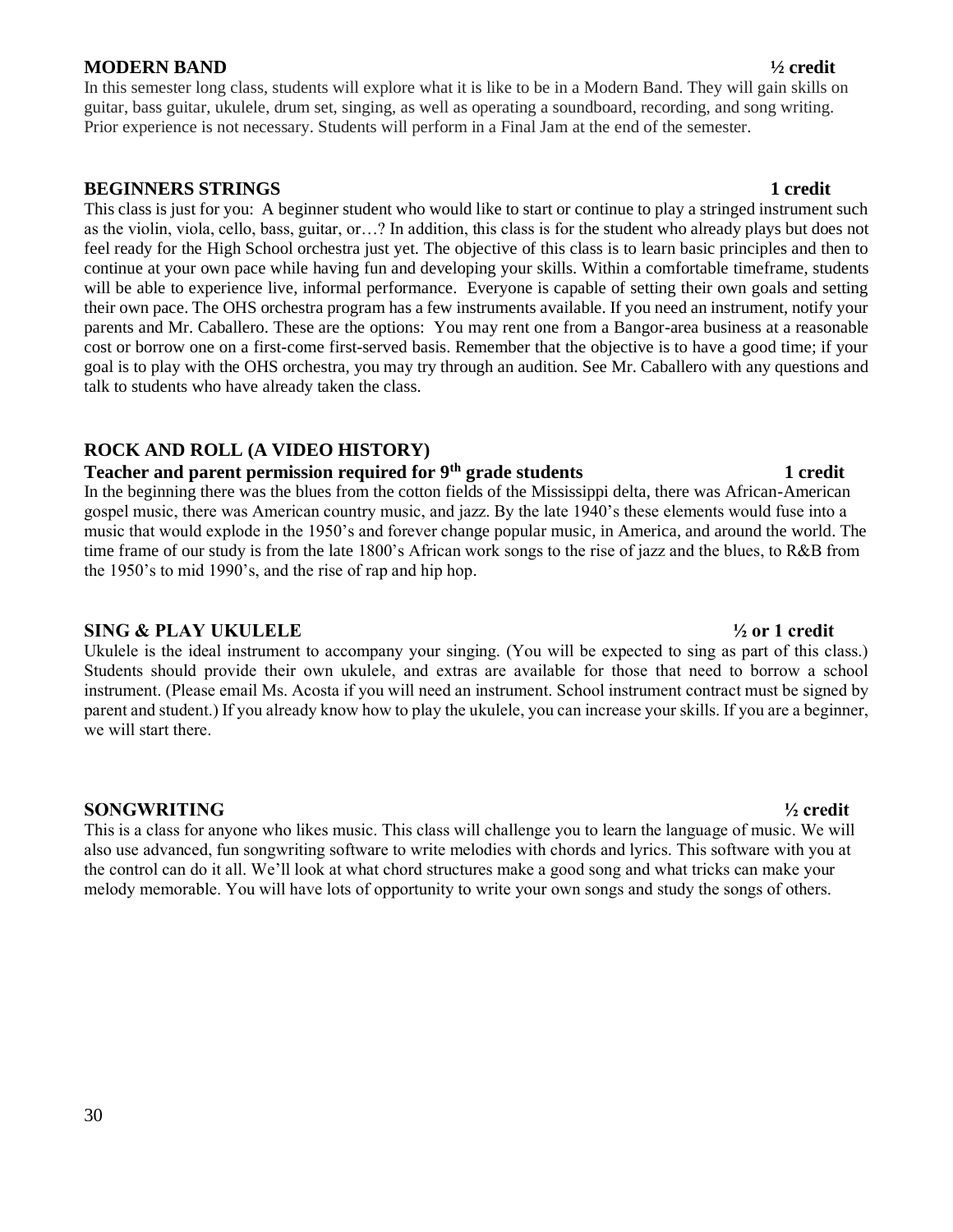#### **MUSIC THEORY ½ credit**

This class is offered to students enrolled in a school-performing ensemble. Permission is required if you are enrolled in a community performance ensemble or for anyone taking private music lessons.

You will have the opportunity to understand the methods by which composers write music. You will learn how all of the parts of music are put together and how they function. Some of the topics covered will be:

Rhythms Piano keyboard Major Scales Key Signatures Intervals Minor keys Minor scales Triads **Inversions** V7 Chords Transposition Cadences **Modes** Music Terms Solfege Basics

Each student will be provided an online subscription to a theory website as well as a subscription to an online music notation software.

#### **MOVIES & MUSIC ½ credit**

Do you remember the first time you heard the music of Star Wars, Jaws or The Incredibles? Have you ever listened to music that comes from a movie? Maybe you don't remember anything about the music but the whole experience of watching the movie. We'll take a look at the movies from the past 50 years. Why was the movie so popular? Did the music have anything to do with our reactions from the moment we sat down with our bucket of popcorn to the moment the movie credits scrolled across the screen? This class explores the close relationship of audio to video and how the best movies give supreme attention to both. This class will be hands-on. We will compose our own music for movies and add already composed music to short movie clips. We will also look at Foley artists and what they do and add our own effects to video.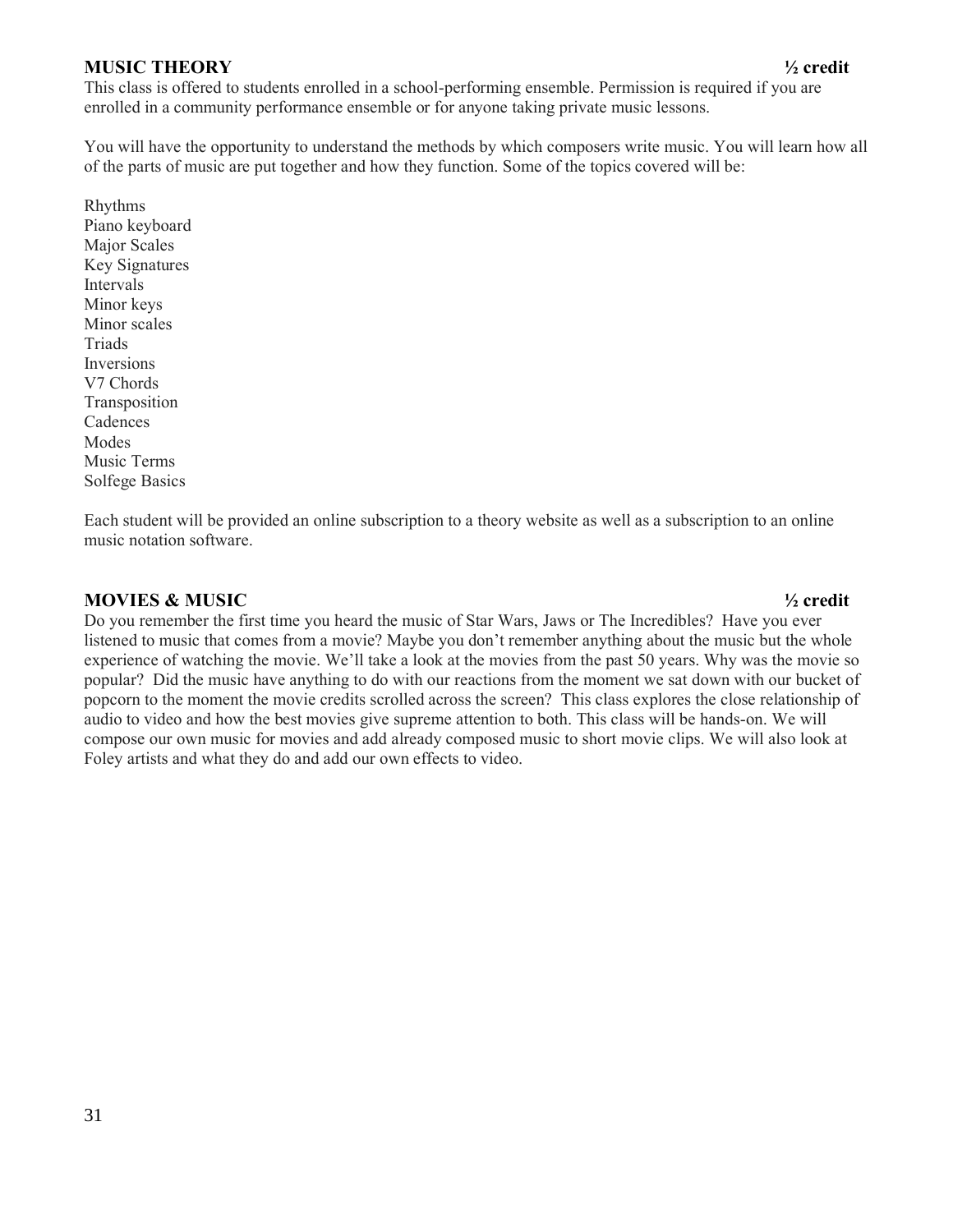# **WORLD LANGUAGES**

FRENCH and SPANISH – Six years of French and five years of Spanish are offered; unless advanced enrollments are unusually small, there will be a separate class for each level.

### **INTRO TO FRENCH I ½ credit**

#### *No prerequisite*

This 1-semester course is offered to students with little or no experience in World Languages. It is designed to ease the transition into the traditional French I class. There is concentration on language structure and contemporary lifestyles in French-speaking countries. In addition to learning to communicate at a basic level in French, emphasis is placed on organizational and study skills, terminology used in learning new languages, and other tools needed to succeed in the World Language classroom.

### **FRENCH I 1** credit

#### *No prerequisite*

This course is offered to students with some experience in World Languages or those looking to challenge themselves. Communication is stressed through the development of listening comprehension, speaking, reading and writing skills. There is concentration on language structure and contemporary lifestyles in French-speaking countries. Successful completion of this course will qualify students to enroll in French 2 the following year.

### **FRENCH II 1** credit

*Prerequisite: French I or permission of the instructor* 

The objectives of French I are continued and reinforced. Knowledge of the Francophonie and culture is deepened. Students begin to be introduced to literature with appropriate French readings.

#### **FRENCH III 1** credit

#### *Prerequisite: French II or permission of the instructor*

The objectives of French II are reinforced. There is greater stress on more perfect use of oral, written, listening and reading skills, with added emphasis on vocabulary and idioms. Some literature is taught. Opportunities for immersion workshops and travel may be possible.

#### *Honors* **FRENCH IV 1 credit**

#### *Prerequisite: French III or permission of the instructor*

In addition to synthesis and reinforcement of skills acquired in the first three years of study, this course provides an in-depth exploration of Francophone culture through media, geography and history. Students will learn finer points of language structure in addition to analyzing certain works of literature. Student selected discussion and essay topics are featured. The class is conducted primarily in French. Opportunities to travel and meet with native French speakers may be possible.

### *Honors* **FRENCH V 1 credit**

#### *Prerequisite: French IV or permission of the instructor*

The basic goals of French V are individual progress and accomplishment. Special emphasis is placed on developing written and oral skills; discussion and analysis are stressed. The curriculum includes a study of linguistics and of classical and contemporary literature and literary movements. Students apply language to everyday situations, actual and virtual. Student-selected discussion and essay topics continue to be featured. The classroom is an immersion experience. Opportunities to travel and meet with native French speakers may be possible.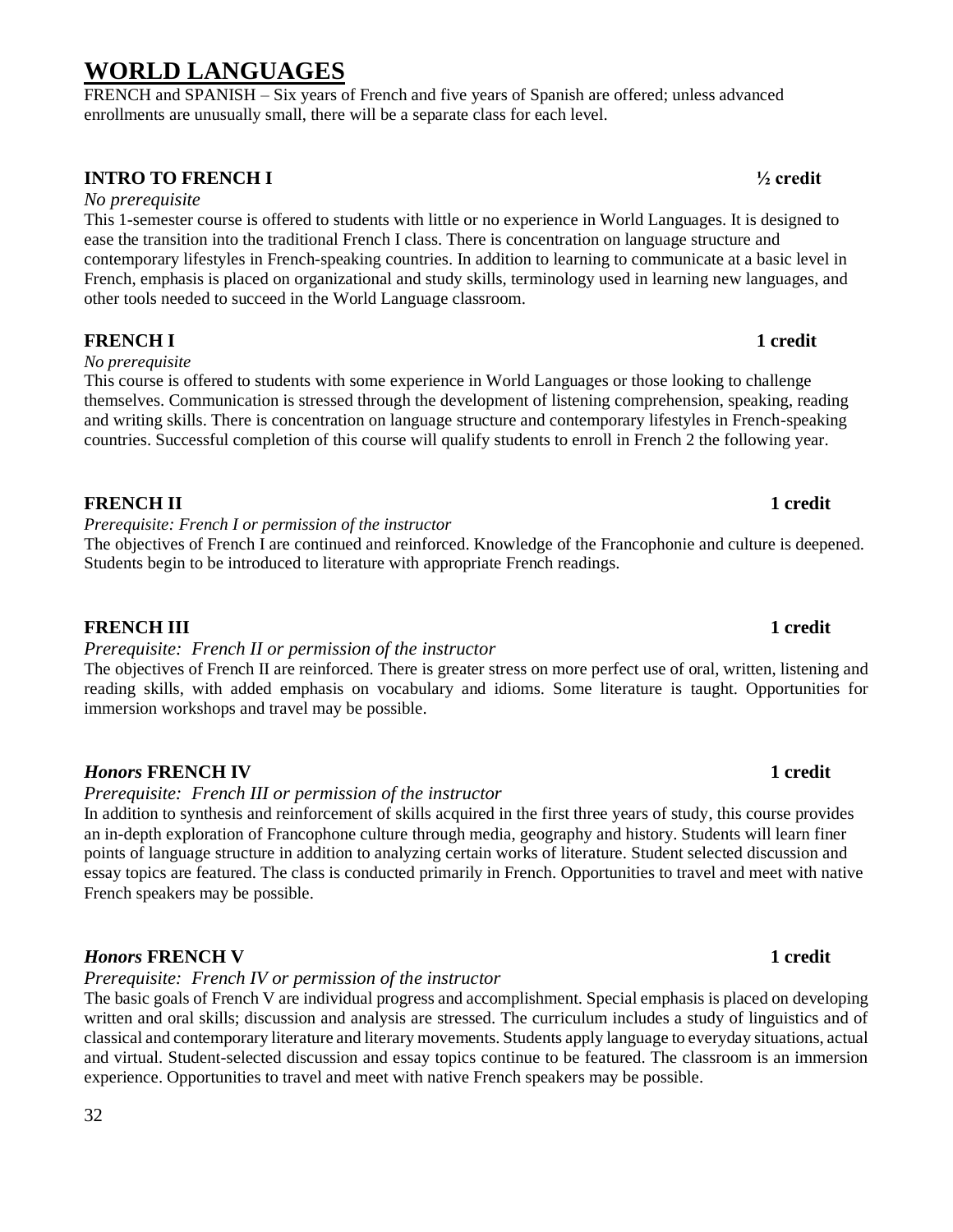### *Honors* **FRENCH VI 1 credit**

*Prerequisite: French V or permission of the instructor*

#### French VI may be offered to students whose skills significantly exceed the level expected for enrollment in standard French V, such as AFS and transfer students. The curriculum is largely self-designed with an emphasis on individual exploration and higher-level thinking. The classroom is an immersion experience. Opportunities to travel and correspond with native French speakers may be possible.

### **SPANISH I 1 credit**

*Prerequisite: None* 

#### Students are introduced to the concept and technique of learning a foreign language. Communication is stressed through the development of listening comprehension, speaking, reading and writing skills. There is a concentration on language structure and the contemporary lifestyle of Spanish speaking countries.

### **ACCELERATED SPANISH I 1 credit**

#### *Prerequisite: Spanish I*

This course is designed for students who have completed Spanish 1 but do not feel that they have the necessary skills to succeed in the next level of Spanish and want another year to prepare. This class will cover the same material as Spanish 1 but with more depth and breadth than the Spanish 1 course.

### **SPANISH II**

#### *Prerequisite: Permission of the instructor* **1 credit**

A conversation-based alternative to the traditional Spanish 2 course. This class focuses on speaking and listening comprehension. Units include food, clothing, travel, time and weather, as well as the exploration of Spanish speaking countries and cultures. **This class does not prepare you for Spanish 3.**

### **ACCELERATED SPANISH II 1 credit**

*Prerequisite: Spanish I or permission of the instructor* 

The objective of Spanish II is the continuation of development of the four basic language skills with an emphasis on oral and written expression.

### *Honors* **SPANISH III 1 credit**

### *Prerequisite: Accelerated Spanish II or permission of the instructor*

The Modern and Classical Language standards are met in this course. Spanish III will reinforce Spanish II objectives and stress more perfect use of oral, written, listening and reading skills. The class is conducted primarily in Spanish. Opportunities for total immersion in the foreign language, i.e. immersion workshops and travel experiences may be possible. Induction into the Spanish Honor Society is possible starting at this level.

### *Honors* **SPANISH IV 1 credit**

### *Prerequisite: Spanish III or permission of the instructor*

Modern and Classical standards set are met in Spanish IV by synthesizing previous grammatical vocabulary, idiomatic expressions and cultural learning. Emphasis is on effective communication in the language, understanding the cultural and economic evolution of Spanish-speaking countries, and developing an in-depth appreciation of early and modern Spanish literature and art. Opportunities for immersion in the language, i.e., workshops and travel, may be possible.